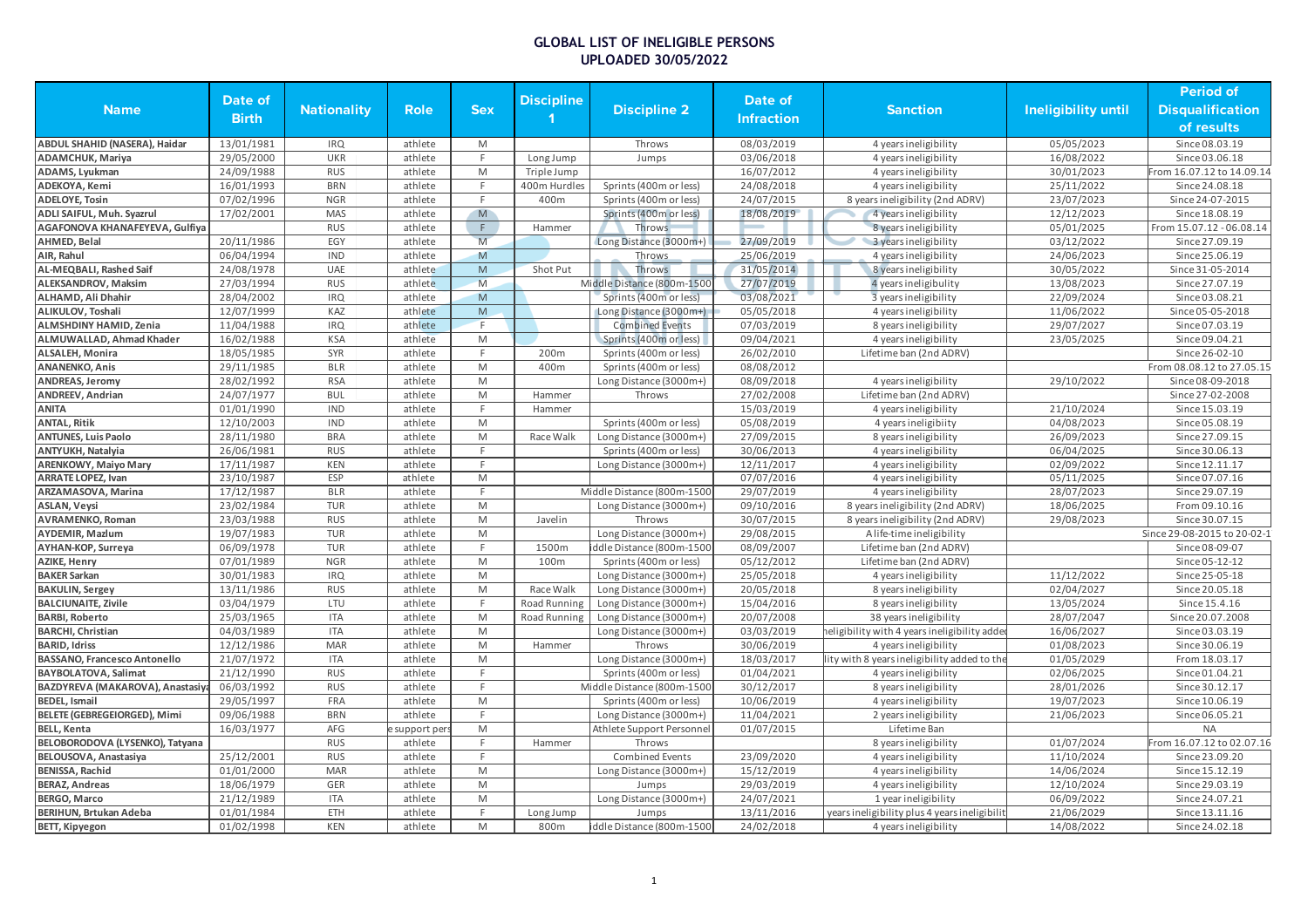|                                   |              |                    |                |                                                                                                            |                      |                                  |                   |                                             |                     | <b>Period of</b>          |
|-----------------------------------|--------------|--------------------|----------------|------------------------------------------------------------------------------------------------------------|----------------------|----------------------------------|-------------------|---------------------------------------------|---------------------|---------------------------|
| <b>Name</b>                       | Date of      | <b>Nationality</b> | <b>Role</b>    | <b>Sex</b>                                                                                                 | <b>Discipline</b>    | <b>Discipline 2</b>              | Date of           | <b>Sanction</b>                             | Ineligibility until | <b>Disqualification</b>   |
|                                   | <b>Birth</b> |                    |                |                                                                                                            |                      |                                  | <b>Infraction</b> |                                             |                     | of results                |
| <b>BII Daniel Kipchirchir</b>     | 11/10/1991   | KEN                | athlete        | M                                                                                                          |                      | Long Distance (3000m+)           | 03/12/2017        | 4 years ineligibility                       | 19/06/2022          | Since 03-12-17            |
| <b>BIN HASSAN, Hazril</b>         | 04/07/1982   | <b>MAS</b>         | support per    | M                                                                                                          |                      | Athlete Support Personnel        | 18/08/2019        | 2 years ineligibility                       | 28/08/2022          | <b>NA</b>                 |
| <b>BIWOTT, Salome Jerono</b>      | 08/11/1982   | <b>KEN</b>         | athlete        | F                                                                                                          |                      | Long Distance (3000m+)           | 07/04/2019        | 8 years ineligibility                       | 04/06/2027          | Since 07.04.19            |
| <b>BLONSKA, Lyudmila</b>          | 09/11/1977   | <b>UKR</b>         | athlete        | F.                                                                                                         | Heptathlon           | <b>Combined Events</b>           | 16/08/2008        | Lifetime ban (2nd ADRV)                     |                     | Since 16-08-08            |
| <b>BODNAR, Anton</b>              | 12/04/1992   | KAZ                | athlete        | M                                                                                                          | High Jump            | Jumps                            | 21/05/2019        | 4 years ineligibility                       | 01/07/2023          | Since 21.05.19            |
| <b>BOUZIRI, Zouhair</b>           | 22/03/1995   | <b>MAR</b>         | athlete        | M                                                                                                          |                      | Sprint                           | 12/03/2021        | 4 years ineligibility                       | 24/05/2025          | Since 12.03.21            |
| <b>BRACONI, Alessandro</b>        | 25/10/1986   | <b>ITA</b>         | athlete        | M                                                                                                          |                      | Middle Distance (800m-1500       | 28.04.2016        | 12 years ineligibility                      | 23.03.2034          | Since 28.04.16            |
| <b>BRAGINA, Anastasiya</b>        | 01/06/1998   | <b>RUS</b>         | athlete        | F.                                                                                                         |                      | Sprints (400m or less)           | 14/04/2021        | 4 years ineligibility                       | 22/07/2025          | Since 14.04.21            |
| BROSLAVSKAYA, Veronika            | 09/11/1999   | KAZ                | athlete        | F.                                                                                                         |                      | Sprints (400m or less)           | 29/06/2018        | lity with 2 years ineligibility added to th | 30/07/2024          | Since 29.06.18            |
| <b>BROWN, Jeffrey</b>             |              | <b>USA</b>         | support pers   | M                                                                                                          |                      | <b>Athlete Support Personnel</b> |                   | 4 years ineligibility                       | 29/09/2023          | <b>NA</b>                 |
| <b>BUTRYM, Vitaliy</b>            | 10/01/1991   | <b>UKR</b>         | athlete        | M                                                                                                          |                      | Sprints (400m or less)           | 20/02/2019        | 4 years ineligibility                       | 20/05/2023          | Since 20.02.19            |
| Cakir ALPTEKIN, Asli              | 20/08/1985   | <b>TUR</b>         | athlete        | F.                                                                                                         | <b>Cross Country</b> | Long Distance (3000m+)           | 02/02/2017        | 8 years ineligibility                       | 27/04/2025          | Since 02.02.17            |
| <b>CALDARELLA, Tania</b>          | 03/11/1987   | <b>ITA</b>         | athlete        | F.                                                                                                         |                      | Long Distance (3000m+)           | 17/03/2019        | 4 years ineligibility                       | 16/03/2023          | Since 17.03.19            |
| <b>CALDAS, Walace Evangelista</b> | 15/08/1998   | <b>BRA</b>         | athlete        | M                                                                                                          | 3000m SC             | Long Distance (3000m+)           | 09/10/2018        | 4 years ineligibility                       | 29/04/2023          | Since 09.10.18            |
| <b>CALVIN. Clemence</b>           | 17/05/1990   | <b>FRA</b>         | athlete        | F                                                                                                          |                      | Long Distance (3000m+)           | 27/03/2019        | 4 years ineligibility                       | 17/12/2023          | Since 27.03.19            |
| <b>CAMARGO, Nicolas</b>           | 12/03/1992   | ARG                | athlete        | M                                                                                                          |                      | Sprints (400m or less)           | 28/03/2021        | 3 years ineligibility                       | 23/06/2024          | Since 28.03.21            |
| <b>CANBEK, Narin</b>              | 22/09/1987   | <b>TUR</b>         | athlete        | M                                                                                                          |                      |                                  | 25/07/2015        | 8 years ineligibility                       | 24/07/2023          | 27.07.15                  |
| <b>CARTER, Nesta</b>              | 10/11/1985   | JAM                | athlete        | M                                                                                                          |                      | Sprints (400m or less)           | 15/03/2021        | 4 years ineligibility                       | 24/11/2025          | Since 15.03.21            |
| <b>CASTILLE, Kevin</b>            | 17/03/1972   | <b>USA</b>         | athlete        | M                                                                                                          |                      | Long Distance (3000m+)           | 28/04/2019        | 4 years ineligibility                       | 27/04/2023          | Since 28.04.19            |
| CELIK, Recep                      | 10/06/1983   | <b>TUR</b>         | athlete        | M                                                                                                          | Race Walk            | Long Distance (3000m+)           |                   | 8 years ineligibility                       | 26/09/2024          | From 27.08.11 to 12.05.12 |
| CHANI, Hassan                     | 05/05/1988   | <b>BRN</b>         | athlete        | M                                                                                                          |                      | Long Distance (3000m+)           | 03/08/2017        | 4 years ineligibility                       | 17/03/2024          | Since 03.08.17            |
| CHATBI, Jamel                     | 30/04/1984   | <b>ITA</b>         | athlete        | M                                                                                                          | 3000m SC             | Long Distance (3000m+)           | 30/06/2016        | 8 years ineligibility                       | 07/08/2024          | Since 30.06.16            |
| CHAUDHARY, Monika                 |              | <b>IND</b>         | athlete        | F                                                                                                          |                      | Middle Distance (800m-1500m)     |                   | 4 years ineligibility                       | 09/09/2022          | Since 22.08.18            |
| <b>CHEBOLEI Daniel Rotich</b>     | 10/09/1997   | <b>KEN</b>         | athlete        | M                                                                                                          |                      |                                  | 01/04/2018        |                                             | 19/06/2022          | Since 01-04-18            |
|                                   |              | <b>RUS</b>         |                |                                                                                                            |                      | Long Distance (3000m+)           |                   | 4 years ineligibility                       |                     |                           |
| CHEGIN, Viktor                    | 03/02/1962   |                    | support per    | M                                                                                                          |                      | Athlete Support Personne         |                   | Lifetime ban as from 17/02/2016             |                     | <b>NA</b>                 |
| CHEMEDA, Absene daba              | 23/01/1998   | ETH                | athlete        | F.                                                                                                         |                      | Long Distance (3000m+)           | 05/11/2017        | 4 years ineligibility                       | 06/08/2022          | Since 05.11.17            |
| CHEN, Mei-Wen                     | 12/02/1979   | <b>TPE</b>         | athlete        | F<br>E                                                                                                     |                      | Long Distance (3000m+)           | 08/12/2019        | 2 years ineligibility                       | 11/05/2022          | Since 08.12.19            |
| CHEPCHIRCHIR, Sarah               | 27/07/1984   | <b>KEN</b>         | athlete        | F.                                                                                                         |                      | Long Distance (3000m+)           | 11/04/2018        | 4 years ineligibility                       | 05/02/2023          | Since 11.04.18            |
| CHEPKIRUI, Joyce                  | 20/08/1988   | KEN                | athlete        | F                                                                                                          |                      | Long Distance (3000m+)           | 18/04/2013        | 4 years ineligibility                       | 27/06/2023          | From 06.04.16 to 04.08.17 |
| CHERNOVA, Tatyana                 | 29/01/1988   | <b>RUS</b>         | athlete        |                                                                                                            |                      | <b>Combined Events</b>           | 30/06/2013        |                                             |                     | From 21.07.15 to 05.02.16 |
| CHI, Yuzhai                       |              | <b>CHN</b>         | e support per: | M                                                                                                          |                      | Athlete Support Personnel        | 15/10/2018        | Lifetime ban from 01.04.19                  |                     | <b>NA</b>                 |
| CHIKARA, Naveen                   | 14/12/1996   | <b>IND</b>         | athlete        | M                                                                                                          | Shot Put             | Throws                           | 27/07/2018        | 4 years ineligibility                       | 26/07/2022          | Since 27.07.18            |
| CHIRITA, Rodica                   | 26/10/1976   | ROU                | athlete        | F.                                                                                                         | Road Running         | Long Distance (3000m+)           | 08/12/2005        | Lifetime ban                                |                     | Since 08.12.15            |
| CHUKWUEMEKA, Vivian               | 04/05/1975   | <b>NGR</b>         | athlete        | F.                                                                                                         | Shot Put             | Throws                           | 21/06/2012        | Lifetime ban as from 12/07/2012             |                     | Since 21.06.12            |
| CHUMBA, Nicholas Cheruiyot        | 05/07/1993   | KEN                | athlete        | $\mathsf{M}% _{T}=\mathsf{M}_{T}\!\left( a,b\right) ,\ \mathsf{M}_{T}=\mathsf{M}_{T}\!\left( a,b\right) ,$ |                      | Long Distance (3000m+)           | 10/04/2019        | 4 years ineligibility                       | 15/01/2024          | Since 10.04.19            |
| CLAUDE-BOXBERGER, Ophélie         | 18/10/1988   | <b>FRA</b>         | athlete        | F                                                                                                          |                      | Long Distance (3000m+)           | 18/09/2019        | 4 years ineligibility                       | 26/04/2024          | Since 18.09.19            |
| <b>COSBYTORUGA, Jessica</b>       | 31/05/1982   | <b>USA</b>         | athlete        | F.                                                                                                         | Hammer               | Throws                           | 12/09/2016        | 6 years ineligibility                       | 11/09/2022          | Since 12.9.16             |
| CRADDOCK, Omar                    | 26/04/1991   | <b>USA</b>         | athlete        | M                                                                                                          | <b>Triple Jump</b>   |                                  | 29/07/2020        | 20 months ineligibility                     | 12/07/2022          | Since 29.07.20            |
| DA SILVA, Simone                  | 12/09/1984   | <b>BRA</b>         | athlete        | F.                                                                                                         |                      | Long Distance (3000m+)           | 09/06/2017        | 30 years ineligibility                      | 09/06/2047          | Since 09.06.17            |
| DAHIYA, Amit                      | 24/11/1998   | <b>IND</b>         | athlete        | M                                                                                                          | Javelin              |                                  | 16/04/2019        | 4 years ineligibility                       | 15/07/2023          | Since 16.04.19            |
| DAHMANI, Samir                    | 03/04/1991   | FRA                | athlete        | $\mathsf{M}% _{T}=\mathsf{M}_{T}\!\left( a,b\right) ,\ \mathsf{M}_{T}=\mathsf{M}_{T}\!\left( a,b\right) ,$ |                      | Long Distance (3000m+)           | 27/03/2019        | 4 years ineligibility                       | 17/12/2023          | Since 27.03.19            |
| DAMTE KUASHU, Taye                | 12/02/1993   | ETH                | athlete        | M                                                                                                          |                      | Long Distance (3000m+)           | 07/11/2021        | 4 years ineligibility                       | 19/12/2025          | Since 07.11.21            |
| DAVIS, Todd                       | 21/03/1976   | <b>USA</b>         | athlete        | M                                                                                                          | <b>Discus</b>        | Throws                           | 13/07/2019        | 4 years ineligibility                       | 01/10/2023          | Since 13.07.19            |
| DAZZA, El Mahjoub                 | 03/03/1991   | <b>MAR</b>         | athlete        | M                                                                                                          |                      | Long Distance (3000m+)           | 04/05/2019        | 4 years ineligibility                       | 09/01/2024          | Since 04.05.19            |
| <b>DEL PRETE, Vincenzo</b>        | 15/01/1979   | <b>ITA</b>         | athlete        | M                                                                                                          |                      | Long Distance (3000m+)           | 06/07/2019        | 4 years ineligibility                       | 12/09/2023          | Since 06.07.19            |
| <b>DEMENTYEV, Andrey</b>          | 31/10/1995   | <b>RUS</b>         | athlete        | M                                                                                                          |                      | Middle Distance (800m-1500       | 08/06/2019        | 4 years ineligibility                       | 13/08/2023          | Since 08.06.19            |
| DENG, Yang                        | 06/05/2002   | CHN                | athlete        | M                                                                                                          |                      | Sprints (400m or less)           | 02/01/2021        | 3 years ineligibility                       | 08/02/2024          | Since 02.01.21            |
| DEVI, Urmila                      | 17/02/1994   | <b>IND</b>         | athlete        |                                                                                                            | Shot Put             |                                  | 21/07/2019        | 4 years ineligibility                       | 23/09/2023          | Since 21.07.19            |
| DI FOLCO, Davide                  | 29/10/1995   | <b>ITA</b>         | athlete        | M                                                                                                          |                      | Long Distance (3000m+)           | 01/12/2019        | 4 years ineligibility                       | 23/02/2024          | Since 01.12.19            |
| DI FRANCESCO, Nino                | 13/12/1978   | <b>ITA</b>         | athlete        | M                                                                                                          |                      | Long Distance (3000m+)           | 18/10/2020        | 4 years ineligibility                       | 09/11/2024          | Since 18.10.20            |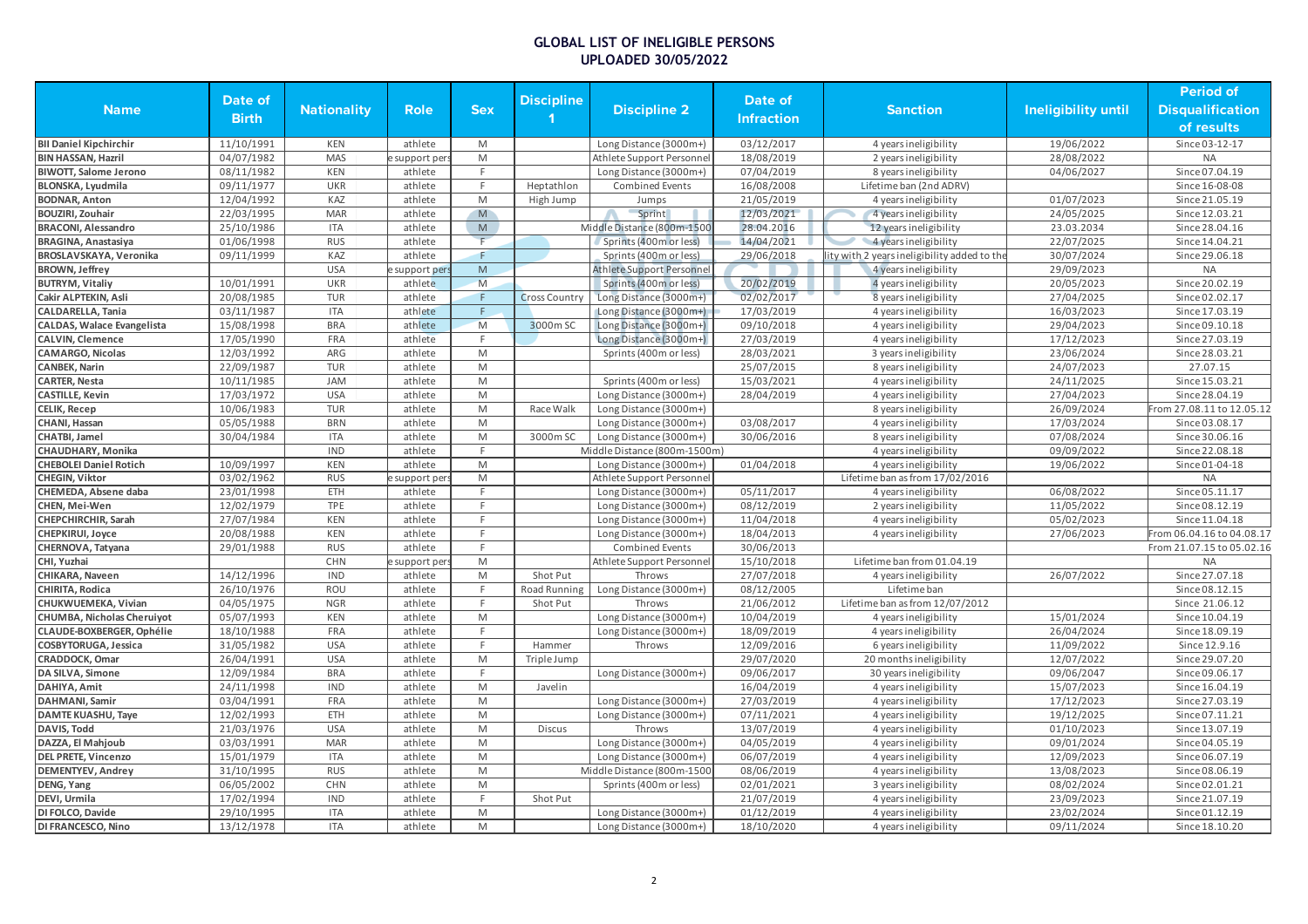|                                          |              |                    |                         |                                                                                                            |                   |                            |                   |                                              |                            | <b>Period of</b>          |
|------------------------------------------|--------------|--------------------|-------------------------|------------------------------------------------------------------------------------------------------------|-------------------|----------------------------|-------------------|----------------------------------------------|----------------------------|---------------------------|
| <b>Name</b>                              | Date of      | <b>Nationality</b> | <b>Role</b>             | <b>Sex</b>                                                                                                 | <b>Discipline</b> | <b>Discipline 2</b>        | Date of           | <b>Sanction</b>                              | <b>Ineligibility until</b> | <b>Disqualification</b>   |
|                                          | <b>Birth</b> |                    |                         |                                                                                                            |                   |                            | <b>Infraction</b> |                                              |                            | of results                |
| DINIZ, Marcelo                           | 17/07/1970   | <b>BRA</b>         | athlete                 | M                                                                                                          |                   | Long Distance (3000m+)     | 27/07/2019        | 4 years ineligibility                        | 18/08/2023                 | Since 27.07.19            |
| DIRLI, Seref                             | 01/01/1992   | <b>TUR</b>         | athlete                 | M                                                                                                          | 1500m             | Long Distance (3000m+)     | 19/05/2015        | 8 years ineligibility                        | 12/05/2025                 | Since 19.05.16            |
| DJARMOUNI, Seif Eddine                   | 17/08/1994   | <b>ALG</b>         | athlete                 | M                                                                                                          |                   | Long Distance (3000m+)     | 14/02/2019        | 4 years ineligibility                        | 19/03/2023                 | Since 14-02-19            |
| DLODLO, Thando                           | 22/04/1999   | <b>RSA</b>         | athlete                 | M                                                                                                          |                   | <b>Combined Events</b>     | 16/04/2021        | 2 years and 6 months ineligibility           | 28/12/2023                 | Since 16.04.21            |
| DOMINGOS (CARVALHO), Wagner Jose         | 26/03/1983   | <b>BRA</b>         | athlete                 | M                                                                                                          | Hammer            |                            | 24/04/2021        | 18 months ineligibility                      | 16/12/2022                 | Since 24.04.21            |
| DONG, Xue                                | 03/02/1995   | CHN                | athlete                 | F.                                                                                                         |                   | Long Distance (3000m+)     | 25/08/2019        | 4 years ineligibility                        | 24/08/2023                 | Since 25.08.19            |
| DOROFEEV, Aleksei                        | 08/04/1994   | <b>RUS</b>         | athlete                 | $\overline{\mathsf{M}}$                                                                                    |                   | Long Distance (3000m+)     | 27/09/2021        | 3 years ineligibility                        | 28/10/2024                 | Since 27.09.21            |
| DOSEYKINA, Ekaterina                     | 30/03/1990   | <b>RUS</b>         | athlete                 | F                                                                                                          |                   | Long Distance (3000m+)     | 27/06/2018        | with 4 years added to the original sanct     | 30/11/2024                 | From 05.08.15 to 21.11.16 |
| DOVZHENKO, Yuliya                        | 23/01/1998   | <b>RUS</b>         | athlete                 | F.                                                                                                         |                   | Sprints (400m or less)     | 28/01/2015        | 4 years ineligibility                        | 03/12/2023                 | Since 28.01.15            |
| DRUMMOND, Jon                            | 09/09/1968   | <b>USA</b>         | support pers            | M                                                                                                          |                   | Athlete Support Personnel  |                   | 8 years ineligibility                        | 16/12/2022                 | <b>NA</b>                 |
| <b>DUMBRAVEAN, Corina</b>                | 15/04/1984   | <b>ROU</b>         | athlete                 | F                                                                                                          |                   |                            | 18/05/2010        | Lifetime ban as from 03/06/2010              |                            | Since 18.05.10            |
| DUNAYEVSKAYA, Anna                       | 08/03/1997   | <b>UKR</b>         | athlete                 | F                                                                                                          | <b>Discus</b>     |                            | 22/06/2019        | 4 years ineligibility                        | 21/06/2023                 | Since 22.06.19            |
| DURSUN HATIPOGLU, Oznur                  |              | <b>TUR</b>         | support per             | F.                                                                                                         |                   | Athlete Support Personnel  | 01/03/2014        | Lifetime ban as from 26/03/2014              |                            | <b>NA</b>                 |
| EISA, Hassan Marzouk                     | 15/01/1980   | EGY                | athlete                 | M                                                                                                          |                   | Long Distance (3000m+)     | 26/07/2019        | 4 years ineligibility                        | 08/09/2023                 | Since 26.07.19            |
| EKONKAR (PADMAKAR), Akshay               | 10/07/1997   | <b>IND</b>         | athlete                 | M                                                                                                          | Long Jump         |                            | 25/06/2019        | 4 years ineligibility                        | 31/07/2023                 | Since 25.06.19            |
| EL AZIZ, Mustapha                        | 24/12/1985   | <b>MAR</b>         | athlete                 | M                                                                                                          |                   | Long Distance (3000m+)     | 07/06/2019        | 4 years ineligibility                        | 01/07/2023                 | Since 07.06.19            |
| EL JALAOUI, Badr                         | 28/01/1993   | <b>MAR</b>         | athlete                 | M                                                                                                          |                   | Middle Distance (800m-1500 | 12/06/2019        | 4 years ineligibility                        | 25/07/2023                 | Since 12.06.19            |
| EL KHALIL, Yassin                        | 08/07/1992   | <b>ITA</b>         | athlete                 | M                                                                                                          |                   | Long Distance (3000m+)     | 12/11/2019        | 4 years ineligibility                        | 18/10/2024                 | Since 12.11.19            |
| EL OUARDI, Mounir                        | 29/05/1974   | <b>MAR</b>         | athlete                 | M                                                                                                          |                   | Long Distance (3000m+)     | 04/11/2018        | 4 years ineligibility                        | 20/03/2023                 | Since 04.11.18            |
| ELHAMRI, Mahmoud                         | 13/04/1991   | <b>MAR</b>         | athlete                 | M                                                                                                          |                   | Middle Distance (800m-1500 | 05/05/2019        | 4 years ineligibility                        | 08/06/2023                 | Since 05.05.19            |
| <b>EMELYANOV, Stanislav</b>              | 23/10/1990   | <b>RUS</b>         | athlete                 | M                                                                                                          | 20km Walk         | Long Distance (3000m+)     | 11/10/2015        | Lifetime ban as from 15.12.17 (3rd ADRV)     |                            |                           |
| <b>EREMENKO, Andrey</b>                  | 22/04/1980   | <b>RUS</b>         |                         | M                                                                                                          |                   |                            | 02/09/2017        | 4 years ineligibility                        | 15/04/2024                 | <b>NA</b>                 |
|                                          | 04/09/1986   | <b>RUS</b>         | support per:<br>athlete | M                                                                                                          | 50km Walk         | Athlete Support Personnel  | 25/02/2011        | Lifetime ban as from 25/02/2011              |                            |                           |
| <b>EROKHIN, Igor</b>                     |              | <b>TUR</b>         |                         | F                                                                                                          |                   | Long Distance (3000m+)     |                   |                                              |                            | <b>NA</b>                 |
| <b>ESMER, Sevinc</b>                     |              |                    | support per             | F.                                                                                                         |                   | Athlete Support Personnel  | 01/11/2014        | Lifetime ban as from 27/11/2014              |                            |                           |
| FERRAZ, Maria Aparecida                  | 02/08/1990   | <b>BRA</b>         | athlete                 |                                                                                                            |                   | Long Distance (3000m+)     | 14/11/2021        | 3 years ineligibility                        | 13/11/2024                 | Since 14.11.21            |
| FORCHIA, Nicola                          | 31/10/1960   | <b>ITA</b>         | athlete                 | M                                                                                                          |                   | Long Distance (3000m+)     | 02/02/2020        | 2 years ineligibility                        | 08/08/2022                 | Since 02.02.20            |
| FREAKE, David                            | 25/05/1986   | CAN                | athlete                 | M                                                                                                          | Marathon          | Long Distance (3000m+)     | 26/05/2019        | 4 years ineligibility                        | 10/10/2023                 | Since 26.05.19            |
| <b>FSIHA, Robel</b>                      | 07/03/1996   | SWE                | athlete                 | M                                                                                                          |                   | Long Distance (3000m+)     | 25/11/2019        | 4 years ineligibility                        | 04/02/2024                 | Since 25.11.19            |
| <b>GACHAGA, Morris Munene</b>            | 07/04/1995   | KEN                | athlete                 | $\mathsf{M}% _{T}=\mathsf{M}_{T}\!\left( a,b\right) ,\ \mathsf{M}_{T}=\mathsf{M}_{T}\!\left( a,b\right) ,$ |                   | Long Distance (3000m+)     | 13/12/2021        | 2 years ineligibility                        | 03/03/2024                 | Since 13.12.21            |
| GAL, Camelia Florina                     | 18/10/1992   | ROU                | athlete                 | F.                                                                                                         |                   | Sprints (400m or less)     | 23/08/2020        | igibility with 5 months added to the orig    | 01/03/2025                 | Since 23.08.20            |
| GALIMOVA, Valentina                      | 19/02/1986   | <b>RUS</b>         | athlete                 | F.                                                                                                         |                   | Long Distance (3000m+)     | 27/07/2019        | 4 years ineligibility                        | 13/08/2023                 | Since 27.07.19            |
| GARCIA, PALAU Sébastien                  | 04/08/1984   | FRA                | athlete                 | M                                                                                                          |                   | Long Distance (3000m+)     | 25/03/2018        | 8 years ineligibility                        | 09/10/2027                 | Since 25.03.18            |
| GEBREMESKEL, Abeba-Tekulu                | 20/01/1997   | ETH                | athlete                 | F.                                                                                                         |                   | Long Distance (3000m+)     | 30/11/2019        | 4 years ineligibility                        | 21/02/2025                 | Since 30.11.19            |
| GEZZAR, Nour-Eddine                      | 07/02/1980   | FRA                | athlete                 | M                                                                                                          | Road Running      | Long Distance (3000m+)     | 17/06/2012        | 10 years ineligibility (2nd ADRV)            | 12/07/2022                 | Since 17-06-12            |
| <b>GHILASE, Marius</b>                   | 05/11/1972   | ROU                | support per             | M                                                                                                          |                   | Athlete Support Personnel  |                   | 2 years ineligibility                        | 09/08/2022                 | <b>NA</b>                 |
| GLADKIKH, Anna                           | 19/08/1994   | <b>RUS</b>         | athlete                 | E                                                                                                          |                   | Sprints (400m or less)     | 02/07/2015        | 4 years ineligibility                        | 18/05/2024                 | From 02.07.15 to 01.07.19 |
| GLAVAN (HLAVAN), Igor                    | 25/09/1990   | <b>UKR</b>         | athlete                 | M                                                                                                          |                   | Race Walk                  | 25/07/2017        | 3 years ineligibility                        | 14/07/2022                 | Since 25.07.17            |
| <b>GOCHENOUR, Alex</b>                   | 17/02/1993   | <b>USA</b>         | athlete                 | F.                                                                                                         |                   | <b>Combined Events</b>     | 24/06/2018        | 4 years ineligibility                        | 11/07/2022                 | Since 24.06.18            |
| GOMATHI, Marimuthu                       | 08/02/1989   | <b>IND</b>         | athlete                 | F                                                                                                          |                   | Middle Distance (800m-1500 | 18/03/2019        | 4 years ineligibility                        | 16/05/2023                 | Since 18.03.19            |
| GONCHAROVA, Marianna                     | 12/11/1986   | <b>UKR</b>         | athlete                 | F                                                                                                          |                   | Long Distance (3000m+)     | 23/03/2019        | 4 years ineligibility                        | 15/07/2023                 | Since 23.03.19            |
| <b>GONZALEZ PEDROUSO, Luis Francisco</b> | 03/01/1978   | <b>ESP</b>         | athlete                 | M                                                                                                          |                   |                            | 02/04/2019        | 4 years ineligibility                        | 27/09/2025                 | Since 02.04.19            |
| <b>GONZALEZ ROMERO, Maria Guadalupo</b>  | 09/01/1989   | <b>MEX</b>         | athlete                 | F.                                                                                                         | Race Walk         |                            | 17/10/2018        | 4 years ineligibility                        | 15/11/2022                 | Since 17.10.18            |
| <b>GRIGOROV, Andrey</b>                  | 31/03/1994   | <b>RUS</b>         | athlete                 | M                                                                                                          |                   | Long Distance (3000m+)     | 24/04/2021        | 5 years ineligibility                        | 14/06/2026                 | Since 24.04.21            |
| GRIGORYEVA, Olga                         | 11/12/1992   | <b>RUS</b>         | athlete                 | F                                                                                                          |                   | Sprints (400m or less)     | 12/01/2020        | 4 years ineligibility                        | 02/02/2024                 | Since 12.01.20            |
| GUIDI, Alessio                           | 27/03/1975   | <b>ITA</b>         | athlete                 | M                                                                                                          |                   |                            | 01/11/2018        | lity with 2 years ineligibility added to the | 22/06/2023                 |                           |
| GUPTA, Khushbu                           | 07/11/1998   | <b>IND</b>         | athlete                 | F.                                                                                                         | 3000m SC          |                            | 05/03/2020        | 4 years ineligibility                        | 04/03/2024                 | Since 05.03.20            |
| HABORAK, Milan                           | 11/01/1973   | <b>SVK</b>         | athlete                 | M                                                                                                          | Shot Put          | Throws                     | 21/06/2010        | Lifetime ban as from 21/06/2010              |                            | Since 21.06.10            |
| HABTESILASSE, Gosa Eyob                  | 25/11/1999   | ETH                | athlete                 | M                                                                                                          |                   | Long Distance (3000m+)     | 02/02/2020        | 4 years ineligibility                        | 03/04/2024                 | Since 02.02.20            |
| HACHLAF, Halima                          | 06/09/1988   | <b>MAR</b>         | athlete                 | F.                                                                                                         |                   | Middle Distance (800m-1500 | 17/01/2021        | 6 years ineligibility                        | 08/04/2027                 | Since 17.01.21            |
| HADOUT, Mousaab                          | 11/03/1988   | <b>MAR</b>         | athlete                 | M                                                                                                          | Marathon          | Long Distance (3000m+)     | 05/11/2017        | 4 years ineligibility                        | 28/06/2022                 | Since 05.11.17            |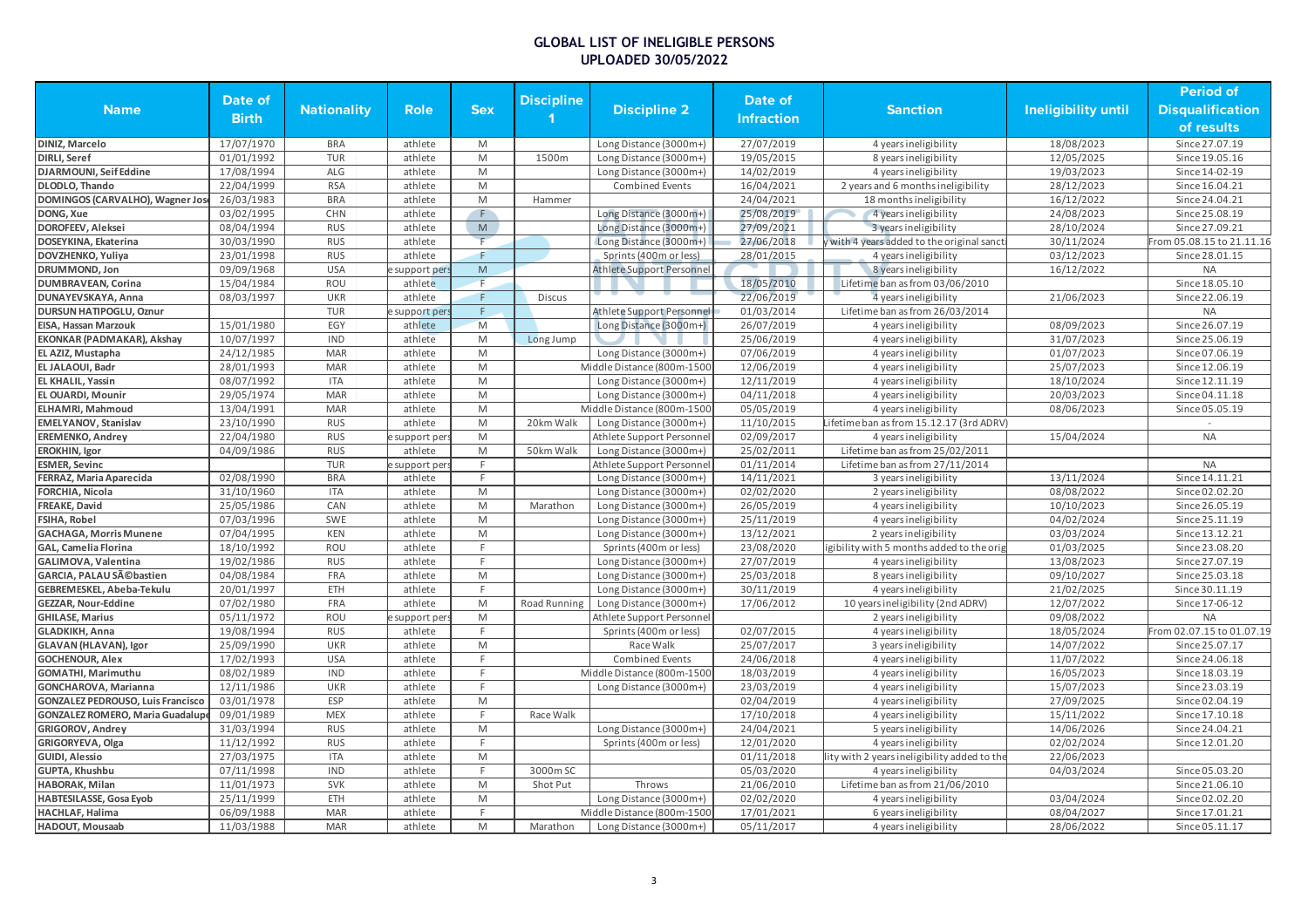|                                     |              |                    |               |                                                                                                            |                   |                              |            |                                            |                     | <b>Period of</b>            |
|-------------------------------------|--------------|--------------------|---------------|------------------------------------------------------------------------------------------------------------|-------------------|------------------------------|------------|--------------------------------------------|---------------------|-----------------------------|
| <b>Name</b>                         | Date of      | <b>Nationality</b> | <b>Role</b>   | <b>Sex</b>                                                                                                 | <b>Discipline</b> | <b>Discipline 2</b>          | Date of    | Sanction                                   | Ineligibility until | <b>Disqualification</b>     |
|                                     | <b>Birth</b> |                    |               |                                                                                                            |                   |                              | Infraction |                                            |                     |                             |
|                                     |              |                    |               |                                                                                                            |                   |                              |            |                                            |                     | of results                  |
| <b>HARROUFI, Ridouane</b>           | 30/07/1981   | <b>USA</b>         | athlete       | M                                                                                                          |                   | Long Distance (3000m+)       | 07/03/2020 | 8 years ineligibility                      | 11/06/2028          | Since 07.03.20              |
| HATIPOGLU, Ertan                    |              | <b>TUR</b>         | e support per | M                                                                                                          |                   | Athlete Support Personnel    | 01/11/2014 | Lifetime ban from 24/05/2014               |                     | <b>NA</b>                   |
| <b>HAVRYLIUK, Yuliia</b>            | 25/06/1997   | UKR                | athlete       | F                                                                                                          |                   | Sprints (400m or less)       | 07/07/2018 | 4 years ineligibility                      | 05/10/2022          | Since 07-07-18              |
| HITIMANA, Noel                      | 01/01/1990   | <b>RWA</b>         | athlete       | M                                                                                                          |                   | Long Distance (3000m+)       | 20/08/2019 | 4 years ineligibility                      | 07/10/2023          | Since 20.08.19              |
| HNIADZKO (HNEDZKO), Katiaryna (Kats | 21/06/1999   | <b>BLR</b>         | athlete       | F                                                                                                          | Race Walk         |                              | 03/10/2020 | 4 years ineligibility                      | 11/02/2025          | Since 03.10.20              |
| <b>HOULIHAN, Shelby</b>             | 08/02/1993   | <b>USA</b>         | athlete       | F                                                                                                          |                   | Middle Distance (800m-1500   | 15/12/2020 | 4 years ineligibility                      | 13/01/2025          | Since 15.12.20              |
| HUANG, Jiarui                       |              | CHN                | athlete       | $\mathsf F$                                                                                                |                   | Sprints (400m or less)       |            | 4 years ineligibility                      | 29/09/2022          | Since 23.08.18              |
| <b>IBAEVA, Marzhanat</b>            | 16/07/1995   | <b>RUS</b>         | athlete       | F                                                                                                          |                   | Sprints (400m or less)       | 19/09/2020 | y with 4 years added to the original sanct | 11/10/2028          | Since 19.09.20              |
| <b>IBAEVA, Marzhanat</b>            | 16/07/1995   | <b>RUS</b>         | athlete       | F                                                                                                          |                   | Sprints (400m or less)       | 19/09/2020 | 4 years ineligibility                      | 11/10/2024          | Since 19.09.20              |
| IGBOKWE, Obi (Obichukwu)            | 28/01/1997   | <b>USA</b>         | athlete       | $\mathsf{M}% _{T}=\mathsf{M}_{T}\!\left( a,b\right) ,\ \mathsf{M}_{T}=\mathsf{M}_{T}\!\left( a,b\right) ,$ |                   | Sprints (400m or less)       | 26/05/2020 | 30 months ineligibility                    | 25/11/2022          | Since 26.05.20              |
| <b>IKONNIKOV, Kirill</b>            | 05/03/1984   | <b>RUS</b>         | athlete       | M                                                                                                          | Hammer            | Throws                       | 05/08/2015 | 8 years ineligibility (2nd ADRV)           | 03/04/2024          | 08.12 to 08.10.12 and since |
| <b>IKONNIKOVA</b> , Elena           |              | <b>RUS</b>         | e support per | F                                                                                                          |                   | Athlete Support Personne     | 21/11/2019 | 4 years ineligibility                      | 20/11/2023          | <b>NA</b>                   |
| <b>IKONNIKOVA</b> , Elena           |              | <b>RUS</b>         | e support per | F                                                                                                          |                   | Athlete Support Personnel    | 17/05/2019 | 8 years ineligibility                      | 05/03/2028          | <b>NA</b>                   |
| ILYIN, Oleg                         | 01/03/1989   | <b>RUS</b>         | athlete       | M                                                                                                          |                   | Long Distance (3000m+)       | 10/07/2019 | 4 years ineligibility                      | 25/07/2023          | Since 10.07.19              |
| <b>IRIZARRY, Ana</b>                | 06/07/1981   | <b>USA</b>         | athlete       | F                                                                                                          |                   | Jumps                        | 19.03.2022 | 3 years ineligibility                      | 18.04.2025          | Since 19.03.22              |
| ISMATOV, Odilshoh                   | 18/04/1992   | <b>TJK</b>         | athlete       | M                                                                                                          |                   | Middle Distance (800m-1500   | 18/05/2021 | 3 years ineligibility                      | 26/10/2024          | Since 18.05.21              |
| <b>ISMAYLOV, Sarvar</b>             | 21/04/1999   | <b>UZB</b>         | athlete       | M                                                                                                          |                   | Throws                       | 15/03/2020 | 4 years ineligibiity                       | 24/02/2025          | Since 15.03.20              |
| <b>IVAKIN, Anton</b>                | 03/02/1991   | <b>RUS</b>         | athlete       | M                                                                                                          | Pole Vault        | Jumps                        | 31/08/2019 | 4 years ineligibility                      | 22/09/2023          | Since 31.08.19              |
| JAAFAR, Reda                        | 18/10/1990   | <b>MAR</b>         | athlete       | M                                                                                                          |                   | Middle Distance (800m-1500   | 08/11/2018 | 4 years ineligibility                      | 18/03/2023          | Since 08.11.18              |
| JAFARI, Mohamad                     | 08/11/1994   | IRI                | athlete       | M                                                                                                          |                   | Middle Distance (800m-1500   | 06/09/2019 | 4 years ineligibiity                       | 04/10/2023          | Since 06.09.19              |
| JAKHAR, Ashish                      | 05/01/1999   | <b>IND</b>         | athlete       | $\mathsf{M}% _{T}=\mathsf{M}_{T}\!\left( a,b\right) ,\ \mathsf{M}_{T}=\mathsf{M}_{T}\!\left( a,b\right) ,$ | Hammer            |                              | 09/09/2019 | 4 years ineligibility                      | 20/10/2023          | Since 09.09.19              |
| JAWAD (KADHEM), Ahmed               | 03/03/1997   | <b>IRQ</b>         | athlete       | M                                                                                                          |                   | Triple Jump                  | 29/10/2021 | 3 years ineligibility                      | 25/12/2024          | Since 29.10.21              |
| JEPKORIR, Naum                      | 09/02/1984   | <b>KEN</b>         | athlete       | F.                                                                                                         |                   | Long Distance (3000m+)       | 14/10/2018 | 4 years ineligibility                      | 29/01/2023          | Since 14.10.18              |
| JEPKOSGEI, Nelly                    | 14/07/1991   | <b>BRN</b>         | athlete       | F                                                                                                          |                   | Middle Distance (800m-1500   | 15/06/2020 | 3 years ineligibility                      | 31/01/2024          | Since 15.06.20              |
| JEPNGETICH, Naomi                   | 30/04/1980   | <b>KEN</b>         | athlete       | F                                                                                                          |                   | Long Distance (3000m+)       | 23/09/2018 | 4 years ineligibility                      | 01/10/2023          | Since 23.09.18              |
| JOHN, Ajith                         | 16/06/2000   | <b>IND</b>         | athlete       | M                                                                                                          |                   | Sprints (400m or less)       | 07/08/2019 | 4 years ineligibiity                       | 06/08/2023          | Since 07.08.19              |
| KACHEGINA, Tatyana                  | 06/02/1989   | <b>RUS</b>         | athlete       | F.                                                                                                         | Hammer            | Throws                       | 28/06/2018 | 4 years ineligibility                      | 23/07/2022          | Since 28.06.18              |
| <b>KACHIR, Abderrahmane</b>         | 25/09/1992   | <b>MAR</b>         | athlete       | $\mathsf{M}% _{T}=\mathsf{M}_{T}\!\left( a,b\right) ,\ \mathsf{M}_{T}=\mathsf{M}_{T}\!\left( a,b\right) ,$ |                   | Long Distance (3000m+)       | 25/05/2019 | 4 years ineligibility                      | 24/06/2023          | Since 25.05.19              |
| <b>KACIMI, Marouane</b>             | 22/08/1996   | <b>MAR</b>         | athlete       | M                                                                                                          |                   | <b>Combined Events</b>       | 20/05/2021 | 3 years ineligibility                      | 04/08/2024          | Since 20.05.21              |
| KADYRKULOV, Takhir                  | 18/11/1994   | KAZ                | athlete       | M                                                                                                          | Long Jump         | Jumps                        | 18/01/2020 | 4 years ineligibility                      | 17/03/2024          | Since 18.01.20              |
| KAHRAMANOGLU, Caglar                |              | <b>TUR</b>         | athlete       | M                                                                                                          |                   |                              | 01/11/2014 | Lifetime ban                               |                     |                             |
| <b>KALALEI, Samuel</b>              | 13/11/1994   | <b>KEN</b>         | athlete       | M                                                                                                          |                   | Long Distance (3000m+)       | 08/04/2018 | 4 years ineligibility                      | 03/06/2022          | Since 08.04.18              |
| KAMILZHANOV, Azizkhon               | 23/03/1995   | KAZ                | athlete       | $\mathsf{M}% _{T}=\mathsf{M}_{T}\!\left( a,b\right) ,\ \mathsf{M}_{T}=\mathsf{M}_{T}\!\left( a,b\right) ,$ |                   | Long Distance (3000m+)       | 21/02/2021 | 3 years ineligibility                      | 08/04/2024          | Since 21.02.21              |
| <b>KARAM, Yousef</b>                | 15/07/1993   | KUW                | athlete       | $\mathsf{M}% _{T}=\mathsf{M}_{T}\!\left( a,b\right) ,\ \mathsf{M}_{T}=\mathsf{M}_{T}\!\left( a,b\right) ,$ |                   | Sprints (400m or less)       | 28/01/2021 | 3 years ineligibility                      | 29/03/2024          | Since 28.01.21              |
| <b>KARAMYAN, Artur</b>              |              | <b>RUS</b>         | support per   | $\mathsf{M}% _{T}=\mathsf{M}_{T}\!\left( a,b\right) ,\ \mathsf{M}_{T}=\mathsf{M}_{T}\!\left( a,b\right) ,$ |                   | Athlete Support Personne     | 21/11/2019 | 4 years ineligibiity                       | 20/11/2023          | <b>NA</b>                   |
| KARIUKI, Emma Muthoni               | 04/01/1981   | <b>KEN</b>         | athlete       | F                                                                                                          |                   | Long Distance (3000m+)       | 29/07/2018 | 4 years ineligibility                      | 28/07/2022          | Since 29.07.18              |
| KARNEYENKA, Katsiaryna              | 17/03/1988   | <b>BLR</b>         | athlete       | F                                                                                                          |                   | Middle Distance (800m-1500   | 28/02/2019 | 4 years ineligibility                      | 25/07/2025          | Since 28.02.19              |
| <b>KAROL, Yuliya</b>                | 26/06/1991   | <b>BLR</b>         | athlete       | F                                                                                                          |                   | Middle Distance (800m-1500   | 19/05/2021 | 4 years ineligibility                      | 29/06/2025          | Since 19.05.21              |
| KARUNGU, Jedida                     | 09/01/1987   | <b>KEN</b>         | athlete       | F                                                                                                          |                   | Long Distance (3000m+)       | 27/10/2018 | 4 years ineligibility                      | 19/12/2022          | Since 27.10.18              |
| <b>KASHIRI, Ameneh</b>              | 18/08/1998   | IRI                | athlete       | F                                                                                                          |                   | Throws                       | 20/04/2018 | 4 years ineligibility                      | 22/06/2022          | Since 20.04.18              |
| <b>KASPER, Alexandr</b>             | 09/02/1994   | KAZ                | athlete       | $\mathsf{M}% _{T}=\mathsf{M}_{T}\!\left( a,b\right) ,\ \mathsf{M}_{T}=\mathsf{M}_{T}\!\left( a,b\right) ,$ |                   | Sprints (400m or less)       | 20/02/2021 | 3 years ineligibility                      | 19/02/2024          | Since 20.02.21              |
| <b>KAUR, Kiranjit</b>               | 14/06/1988   | <b>IND</b>         | athlete       | $\mathsf F$                                                                                                |                   | Long Distance (3000m+)       | 15/03/0020 | 4 years ineligibility                      | 14/12/2023          | Since 15.12.19              |
| <b>KAUR, Taranjeet</b>              | 09/11/2001   | <b>IND</b>         | athlete       | F                                                                                                          |                   | Sprint                       | 16/09/2021 | 3 years ineligibility                      | 10/10/2024          | Since 16.09.21              |
| KAYGORODOVA, Anastasiya             |              | <b>RUS</b>         | athlete       | F                                                                                                          |                   | Middle Distance (800m-1500m) |            | 4 years ineligibility                      | 11/02/2023          | Since 19.0.19               |
| KAZARIN, Vladimir                   |              | <b>RUS</b>         | support per   | M                                                                                                          |                   | Athlete Support Personne     | 07/04/2017 | Lifeban as from 07/04/2017                 |                     | <b>NA</b>                   |
| <b>KEENAN, Brendon</b>              | 01/06/1974   | <b>NZL</b>         | athlete       | M                                                                                                          |                   | Long Distance (3000m+)       | 05/01/2018 | 4 years ineligibility                      | 06/09/2022          | Since 07.09.17              |
| <b>KENDAGOR, Jacob</b>              | 24/08/1984   | KEN                | athlete       | M                                                                                                          |                   | Long Distance (3000m+)       | 21/11/2018 | 4 years ineligibility                      | 22/10/2024          | rom 21.11.18 to 22.10.19    |
| KETEMA (MAMO), Wondwosen            | 29/09/1994   | ETH                | athlete       | M                                                                                                          |                   | Long Distance (3000m+)       | 01/12/2019 | 12 years ineligibility                     | 01/02/2032          | Since 01.12.19              |
| <b>KEYHANI, Hosein</b>              | 26/04/1990   | IRI                | athlete       | $\mathsf{M}% _{T}=\mathsf{M}_{T}\!\left( a,b\right) ,\ \mathsf{M}_{T}=\mathsf{M}_{T}\!\left( a,b\right) ,$ | 3000m SC          | Long Distance (3000m+)       | 21/04/2019 | 4 years ineligibility                      | 20/05/2023          | Since 21.04.19              |
| <b>KHAKHUTSKIY Viktor</b>           | 25/10/1984   | <b>RUS</b>         | athlete       | M                                                                                                          |                   | Long Distance (3000m+)       | 21/10/2018 | 4 years ineligibility                      | 20/11/2022          | Since 21-10-18              |
|                                     |              |                    |               |                                                                                                            |                   |                              |            |                                            |                     |                             |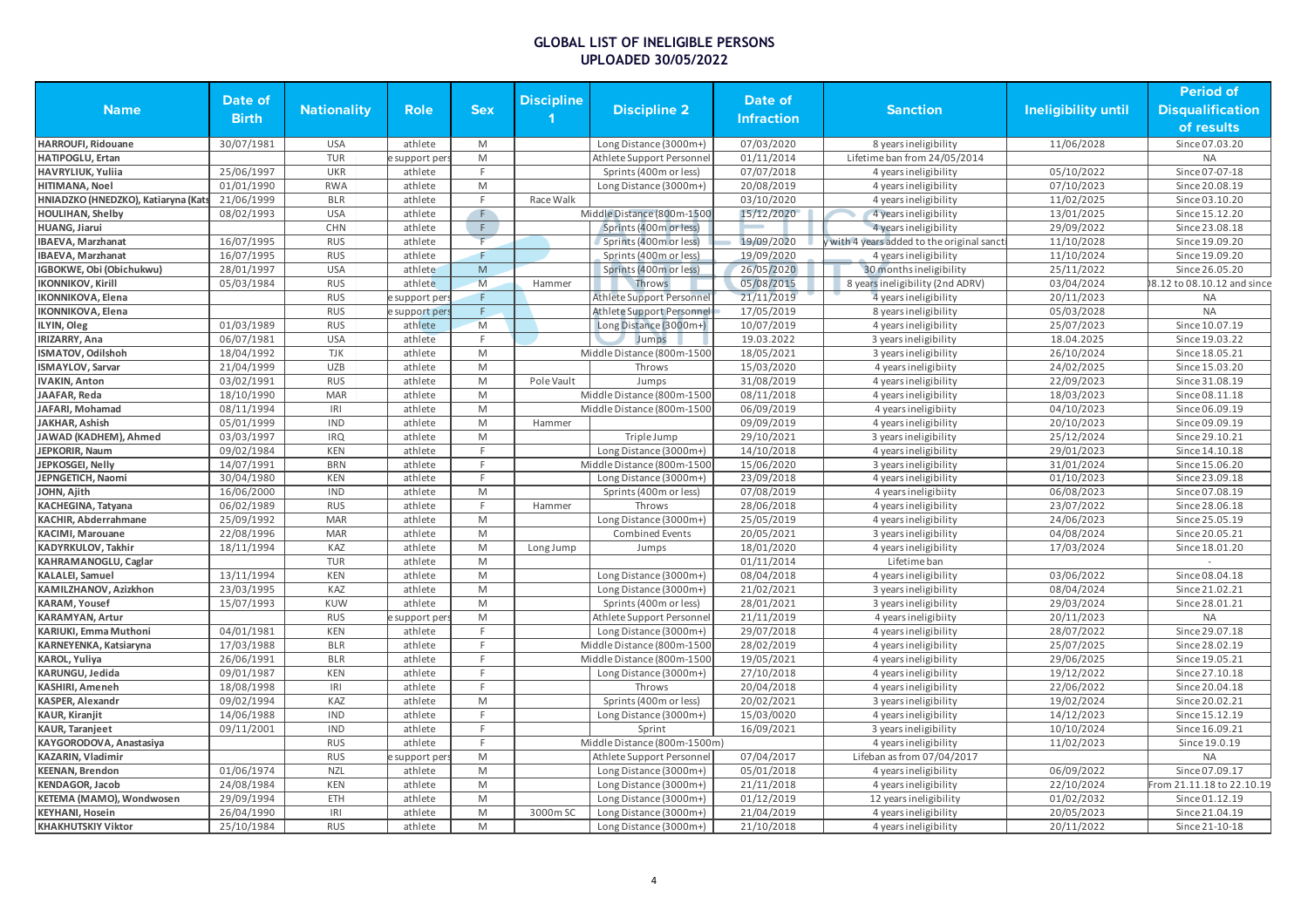|                                 |              |                    |             |                                                                                                            |                   |                            |                   |                                              |                            | <b>Period of</b>          |
|---------------------------------|--------------|--------------------|-------------|------------------------------------------------------------------------------------------------------------|-------------------|----------------------------|-------------------|----------------------------------------------|----------------------------|---------------------------|
| <b>Name</b>                     | Date of      | <b>Nationality</b> | <b>Role</b> | <b>Sex</b>                                                                                                 | <b>Discipline</b> | <b>Discipline 2</b>        | Date of           | <b>Sanction</b>                              | <b>Ineligibility until</b> | <b>Disqualification</b>   |
|                                 | <b>Birth</b> |                    |             |                                                                                                            |                   |                            | <b>Infraction</b> |                                              |                            | of results                |
| KHAPILINA, Viktoriia            | 23/04/1992   | <b>UKR</b>         | athlete     | F.                                                                                                         |                   | Long Distance (3000m+)     | 11/10/2020        | 4 years ineligibility                        | 10/10/2024                 | Since 11.10.20            |
| KHATUN, Jhuma                   | 28/08/1988   | <b>IND</b>         | athlete     | F.                                                                                                         |                   | Middle Distance (800m-1500 | 29/06/2018        | 4 years ineligibility                        | 28/06/2022                 | Since 29.06.18            |
| KHOKHLOV, Yevgeniy              | 05/03/1991   | <b>RUS</b>         | athlete     | M                                                                                                          |                   | Middle Distance (800m-1500 | 11/06/2015        | ity with 4 years ineligibility added to the  | 21/06/2023                 | Since 11.06.15            |
| KHORZANENKO, Irina              | 16/05/1974   | <b>RUS</b>         | athlete     | F.                                                                                                         | Shot Put          | Throws                     | 18/08/2004        | Lifetime ban (2nd ADRV)                      |                            |                           |
| KIBARUS, Mercy Jerotich         | 25/02/1984   | <b>KEN</b>         | athlete     | F.                                                                                                         |                   | Long Distance (3000m+)     | 13/09/2019        | 8 years ineligibility                        | 04/12/2027                 | Since 13.09.19            |
| KIBET, James                    | 10/11/1988   | <b>KEN</b>         | athlete     | M                                                                                                          |                   | Long Distance (3000m+)     | 01/11/2019        | 4 years ineligibility                        | 03/12/2023                 | Since 01.11.19            |
| <b>KIBILO, Benard Kiplangat</b> | 27/08/1976   | <b>KEN</b>         | athlete     | $\overline{M}$                                                                                             |                   | Long Distance (3000m+)     | 25/11/2018        | 4 years ineligibility                        | 29/01/2023                 | Since 25.11.18            |
| KIMOTHO, George (Nganga)        | 26/06/1989   | <b>KEN</b>         | athlete     | M                                                                                                          |                   | Long Distance (3000m+)     | 22/09/2019        | 4 years ineligibility                        | 05/12/2023                 | Since 22.09.19            |
| <b>KIMUTAI, Justus</b>          | 02/03/1993   | <b>KEN</b>         | athlete     | M                                                                                                          |                   | Long Distance (3000m+)     | 20/12/2021        | 2 years ineligibility                        | 03/03/2024                 | Since 20.12.21            |
| KIMUTAI, Philip Sanga           | 10/09/1983   | <b>KEN</b>         | athlete     | M                                                                                                          |                   | Long Distance (3000m+)     | 28/07/2019        | 4 years ineligibility                        | 08/10/2023                 | Since 28.07.19            |
| KIPKORIR, Japhet (Kipchirchir)  | 07/04/1981   | <b>KEN</b>         | athlete     | M                                                                                                          |                   | Long Distance (3000m+)     | 10/11/2019        | 4 years ineligibility                        | 10/05/2024                 | Since 10.11.19            |
| <b>KIPROP, Edward Kibet</b>     | 04/04/1999   | <b>KEN</b>         | athlete     | M                                                                                                          |                   | Long Distance (3000m+)     | 23/01/2022        | 3 years ineligibility                        | 06/02/2025                 | Since 23.01.22            |
| KIPROTICH, Wilson Kipsang       | 15/03/1982   | <b>KEN</b>         | athlete     | ${\sf M}$                                                                                                  |                   | Long Distance (3000m+)     | 12/04/2019        | 4 years ineligibility                        | 09/01/2024                 | Since 12.04.19            |
| KIPTUM, Abraham                 | 15/09/1989   | <b>KEN</b>         | athlete     | M                                                                                                          |                   | Long Distance (3000m+)     | 13/10/2018        | 4 years ineligibility                        | 25/04/2023                 | Since 13.10.18            |
| <b>KIRTIKUMAR, Benake</b>       | 11/07/1996   | <b>IND</b>         | athlete     | M                                                                                                          |                   | Throws                     | 25/06/2019        | 4 years ineligibiity                         | 24/06/2023                 | Since 25.06.19            |
| KIRWA, Eunice Jepkirui          | 20/05/1984   | <b>BRN</b>         | athlete     | F.                                                                                                         |                   | Long Distance (3000m+)     | 01/04/2019        | 4 years ineligibility                        | 06/05/2023                 | Since 01-04-19            |
| <b>KISELEV Aleksey</b>          | 12/07/2000   | <b>RUS</b>         | athlete     | M                                                                                                          |                   | Middle Distance (800m-1500 | 19/05/2018        | 4 years ineligibility                        | 26/08/2022                 | Since 19-05-18            |
| KISHOYIAN, Alphas Leken         | 12/10/1994   | <b>KEN</b>         | athlete     | M                                                                                                          |                   | Sprints (400m or less)     | 06/03/2020        | 4 years ineligibility                        | 28/07/2024                 | Since 06.03.20            |
| KISORIO, Mathew                 | 16/05/1989   | <b>KEN</b>         | athlete     | M                                                                                                          |                   | Long Distance (3000m+)     | 01/01/2022        | 4 years ineligibility                        | 07/03/2026                 | Since 01.01.22            |
| KLEYMENOVA, Larisa              | 06/08/1981   | <b>RUS</b>         | athlete     | F.                                                                                                         |                   | Middle Distance (800m-1500 | 09/09/2015        | lity with 4 years ineligibility added of the | 16/09/2023                 | From 09.09.15             |
| <b>KOLB, Viktoryia</b>          | 26/10/1993   | <b>BLR</b>         |             | F.                                                                                                         |                   |                            | 21/02/2020        |                                              |                            | Since 21.02.20            |
|                                 |              |                    | athlete     | F                                                                                                          | Shot Put          |                            |                   | 4 years ineligibility                        | 29/03/2024                 |                           |
| KOLESNICHENKO (DAVYDOVA), Irina | 27/05/1988   | <b>RUS</b>         | athlete     |                                                                                                            |                   | Sprint                     | 20/06/2012        | 2 years ineligibility                        | 16/01/2024                 | From 20.06.12 to 30.06.15 |
| <b>KOMAROV</b> , German         |              | <b>RUS</b>         | athlete     | M<br>F.                                                                                                    |                   |                            |                   | 8 years ineligibility                        | 24/06/2027                 | Since 09.11.17            |
| KONDRATYEVA, Oksana             | 22/11/1985   | <b>RUS</b>         | athlete     |                                                                                                            | Hammer            |                            | 02/07/2013        | 4 years ineligibility                        | 06/04/2025                 | Since 02.07.13            |
| <b>KONOPKA, Mikulas</b>         | 23/01/1979   | <b>SVK</b>         | athlete     | ${\sf M}$                                                                                                  | Shot Put          | Throws                     | 13/05/2008        | Lifetime ban (2nd ADRV)                      |                            | Since 13-05-08            |
| KÖPPER (KOPPER), Cornelia       | 06/05/1982   | AUT                | athlete     | F.                                                                                                         |                   | Long Distance (3000m+)     | 12/10/2014        | 10 years ineligibility                       | 10/12/2030                 | Since 12.10.14            |
| <b>KOSGEI, Henry</b>            | 01/11/1983   | <b>KEN</b>         | athlete     | M                                                                                                          |                   | Long Distance (3000m+)     | 16/12/2018        | 4 years ineligibility                        | 19/11/2024                 | Since 16.12.18            |
| <b>KOSGEI, Henry Cheruiyot</b>  | 01/11/1983   | <b>KEN</b>         | athlete     | M                                                                                                          |                   | Long Distance (3000m+)     | 07/12/2019        | Lifetime ban                                 |                            | Since 07.12.19            |
| <b>KOSGEI, Recho Jerubet</b>    | 24/06/1985   | <b>KEN</b>         | athlete     | F.                                                                                                         |                   | Long Distance (3000m+)     | 17/11/2018        | 4 years ineligibility                        | 19/05/2023                 | Since 17.11.18            |
| <b>KOSTIN, Dmitriy</b>          | 03/12/1999   | <b>RUS</b>         | athlete     | M                                                                                                          |                   | Throws                     | 30/08/2020        | 3 years ineligibility                        | 27/09/2023                 | Since 30.08.20            |
| KOSYNSKYI, Dmytro               | 31/03/1989   | <b>UKR</b>         | athlete     | M                                                                                                          |                   | Throws                     | 20/04/2017        | 8 years ineligibility                        | 04/07/2025                 | Since 20.04.17            |
| KOTOV, Sergey                   | 28/08/1985   | <b>RUS</b>         | athlete     | M                                                                                                          |                   | Long Distance (3000m+)     | 12/07/2018        | 4 years ineligibility                        | 19/07/2022                 | Since 12.07.18            |
| <b>KRASNOV, Maksim</b>          | 10/02/1996   | <b>RUS</b>         | athlete     | M                                                                                                          |                   | Long Distance (3000m+)     | 05/09/2020        | 4 years ineligibility                        | 27/09/2024                 | Since 05.09.20            |
| <b>KRASUTSKA, Anna</b>          | 20/07/1995   | <b>UKR</b>         | athlete     | F.                                                                                                         |                   | Jumps                      | 20/02/2019        | 4 years ineligibility                        | 19/02/2023                 | Since 20.02.19            |
| KRISHNASAMY, Nishan             | 11/06/2001   | <b>IND</b>         | athlete     | M                                                                                                          |                   | Sprints (400m or less)     | 15/12/2019        | 4 years ineligibility                        | 14/12/2023                 | Since 15.12.19            |
| KRYUKOVA, Angelina              | 21/04/2000   | <b>RUS</b>         | athlete     | F                                                                                                          | Javelin           | Throws                     | 22/08/2020        | 2 years ineligibility                        | 14/09/2022                 | Since 22.08.20            |
| <b>KUMAR, Dinesh</b>            | 03/02/1991   | <b>IND</b>         | athlete     |                                                                                                            |                   | Middle Distance (800m-1500 | 09/12/2018        | 4 years ineligibility                        | 27/01/2023                 | Since 09.12.18            |
| <b>KUMAR, K.Naresh</b>          | 01/08/1998   | <b>IND</b>         | athlete     | M                                                                                                          |                   | Sprint                     | 16/09/2021        | 3 years ineligibility                        | 26/12/2024                 | Since 16.09.21            |
| <b>KUMAR, Parveen</b>           | 19/02/1990   | <b>IND</b>         | athlete     | M                                                                                                          | 400m              | Sprints (400m or less)     | 27/06/2018        | 4 years ineligibility                        | 02/08/2022                 | Since 27.06.18            |
| <b>KUMAR, Rohit</b>             | 15/07/1994   | <b>IND</b>         | athlete     | M                                                                                                          | Javelin           | Throws                     | 17/09/2015        | 8 years ineligibility (2nd ADRV)             | 22/10/2023                 | Since 17.09.15            |
| <b>KUMARI, Sandeep</b>          | 10/12/1992   | <b>IND</b>         | athlete     | F.                                                                                                         | <b>Discus</b>     |                            | 26/06/2018        | 4 years ineligibility                        | 25/06/2022                 | Since 26.06.18            |
| KWEMOI (SOET), Gilbert          | 03/10/1997   | <b>KEN</b>         | athlete     | $\mathsf{M}% _{T}=\mathsf{M}_{T}\!\left( a,b\right) ,\ \mathsf{M}_{T}=\mathsf{M}_{T}\!\left( a,b\right) ,$ |                   | Long Distance (3000m+)     | 09/11/2019        | 4 years ineligibility                        | 20/02/2024                 | Since 09.11.19            |
| <b>KWEMOI, Peter Ndorobo</b>    | 11/08/1993   | <b>KEN</b>         | athlete     | M                                                                                                          |                   | Long Distance (3000m+)     | 03/11/2019        | 4 years ineligibility                        | 16/12/2023                 | Since 03.11.19            |
| <b>KYRIAZIS, Ioannis</b>        | 19/01/1996   | GRE                | athlete     | M                                                                                                          | Javelin           | Throws                     | 18/04/2019        | 4 years ineligibility                        | 30/05/2023                 | Since 18.04.19            |
| <b>LAALOU, Amine</b>            | 13/05/1982   | <b>MAR</b>         | athlete     | M                                                                                                          |                   | Middle Distance (800m-1500 | 09/04/2016        | 8 years ineligibility (2nd ADRV)             | 10/05/2024                 | Since 09.04.16            |
| LABALI, Abdelhadi               | 26/04/1993   | <b>MAR</b>         | athlete     | M                                                                                                          |                   | Long Distance (3000m+)     | 09/07/2012        | 8 years ineligibility (2nd ADRV)             | 11/05/2024                 | Since 09.07.16            |
| LAHBABI, Aziz                   | 03/02/1991   | <b>MAR</b>         | athlete     | M                                                                                                          |                   | Long Distance (3000m+)     | 11/08/2013        | 3 years ineligibility                        | 22/12/2024                 | Since 11.08.13            |
| LAL, Shyam                      | 10/07/1996   | <b>IND</b>         | athlete     | M                                                                                                          |                   | Sprints (400m or less)     | 10/04/2019        | 4 years ineligibility                        | 13/05/2023                 | Since 10.04.19            |
| LAQOUAHI, Hassan                | 03/06/1991   | <b>MAR</b>         | athlete     | M                                                                                                          |                   | Long Distance (3000m+)     | 13/10/2019        | 4 years ineligibility                        | 17/11/2023                 | Since 13.10.19            |
| LASHMANOVA, Yelena              | 09/04/1992   | <b>RUS</b>         | athlete     | F.                                                                                                         |                   | Race Walk                  | 18/02/2012        | 2 years ineligibility                        | 08/03/2023                 | From 18.02.12-03.01.14    |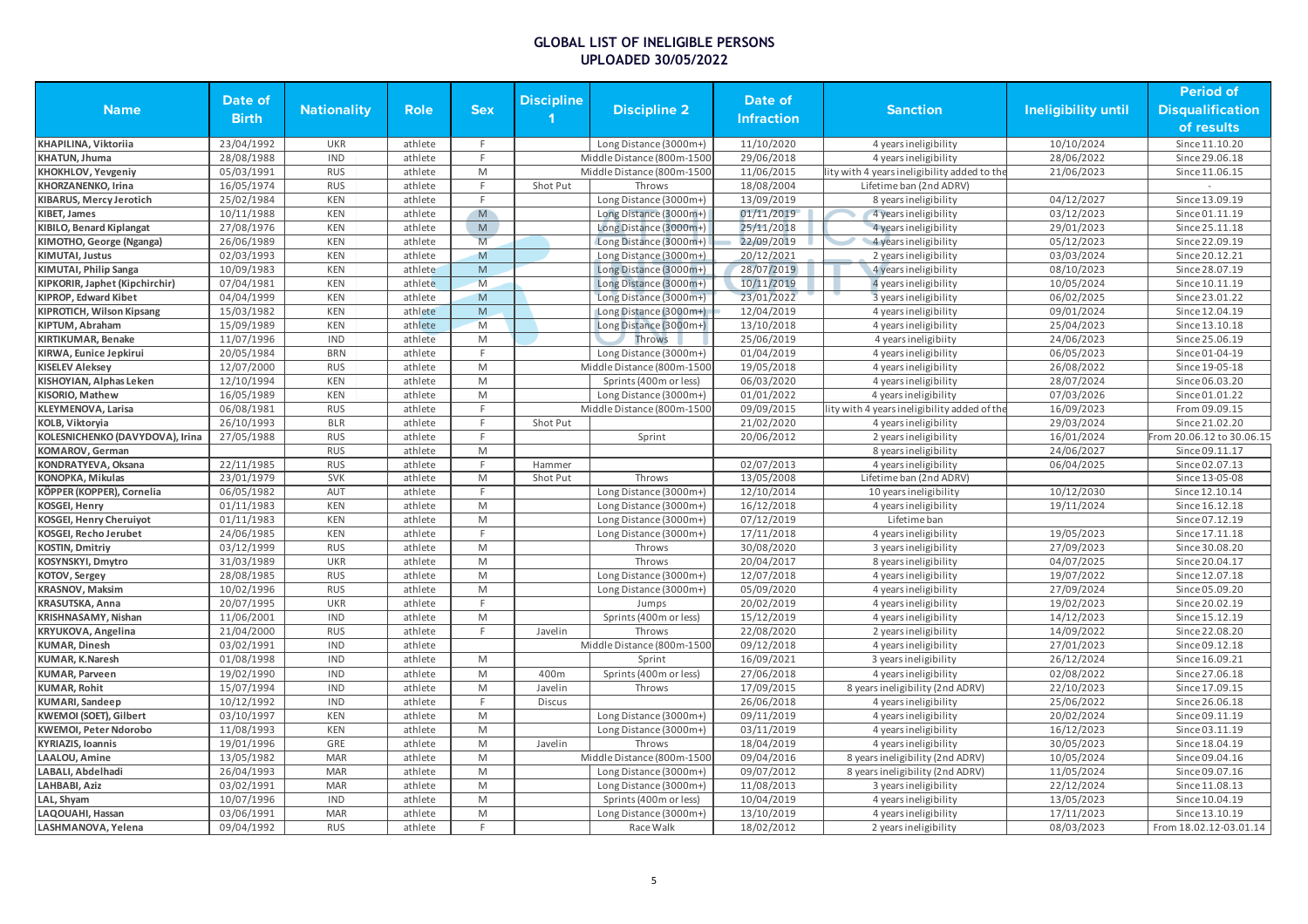|                                       |              |                    |             |                                                                                                            |                     |                              |                   |                                    |                            | <b>Period of</b>          |
|---------------------------------------|--------------|--------------------|-------------|------------------------------------------------------------------------------------------------------------|---------------------|------------------------------|-------------------|------------------------------------|----------------------------|---------------------------|
| <b>Name</b>                           | Date of      | <b>Nationality</b> | <b>Role</b> | <b>Sex</b>                                                                                                 | <b>Discipline</b>   | <b>Discipline 2</b>          | Date of           | <b>Sanction</b>                    | <b>Ineligibility until</b> | <b>Disqualification</b>   |
|                                       | <b>Birth</b> |                    |             |                                                                                                            |                     |                              | <b>Infraction</b> |                                    |                            | of results                |
| LEBALLO, Louisa                       | 04/12/1977   | <b>RSA</b>         | athlete     | F.                                                                                                         |                     | Long Distance (3000m+)       | 20/03/2017        | 8 years ineligibility              | 24/05/2024                 | 20.03.17                  |
| LEHATA, Mosito                        | 08/04/1989   | LES                | athlete     | M                                                                                                          |                     | Sprints (400m or less)       | 27/03/2021        | 5 years ineligibility              | 08/06/2026                 | Since 27.03.21            |
| <b>LEON DELGADO, Victor</b>           | 13/06/1995   | COL                | athlete     | M                                                                                                          |                     | Long Distance (3000m+)       | 24/11/2019        | 4 years ineligibility              | 23/01/2024                 | Since 24.11.19            |
| LEONENKO, Artyom                      | 07/04/1993   | <b>RUS</b>         | athlete     | M                                                                                                          |                     | Middle Distance (800m-1500   | 19/07/2018        | 4 years ineligibility              | 07/02/2023                 | Since 19-07-18            |
| LEONTEVA, Natalya                     | 27/06/1998   | <b>RUS</b>         | athlete     | F.                                                                                                         |                     | Sprints (400m or less)       | 14/06/2019        | 4 years ineligibility              | 03/07/2023                 | Since 14.06.19            |
| LESOLE, Sekeke                        | 25/01/1981   | LES                | athlete     | M                                                                                                          |                     | Long Distance (3000m+)       | 06/12/2014        | 8 years ineligibility (2nd ADRV)   | 29/04/2023                 | Since 06.12.14            |
| LI, Yipeng                            |              | <b>CHN</b>         | athlete     | $\mathsf{M}% _{T}=\mathsf{M}_{T}\!\left( a,b\right) ,\ \mathsf{M}_{T}=\mathsf{M}_{T}\!\left( a,b\right) ,$ |                     | Long Distance (3000m+)       |                   | 4 years ineligibility              | 20/10/2022                 | Since 21.10.18            |
| LI, Yue                               | 16/02/2002   | <b>CHN</b>         | athlete     |                                                                                                            |                     | Sprints (400m or less)       | 27/10/2020        | 4 years ineligibility              | 26/10/2024                 | Since 27.10.20            |
| LICHTENEGGER, Elmar                   | 25/05/1974   | <b>AUT</b>         | athlete     | M                                                                                                          | 110m Hurdles        | Sprints (400m or less)       | 20/11/2007        | Lifetime ban (2nd ADRV)            |                            | Since 20.11.07            |
| LIM, Baoying                          | 31/01/1982   | SGP                | athlete     | F.                                                                                                         | Marathon            | Long Distance (3000m+)       | 09/12/2018        | 3 years and 9 months ineligibility | 07/11/2022                 | Since 09.12.18            |
| <b>LINBERGS, Sandris</b>              | 04/09/1980   | LAT                | athlete     | M                                                                                                          |                     | Throws                       | 24/03/2019        | 4 years ineligibility              | 23/03/2023                 | Since 24.03.19            |
| LIU, Min                              | 22/12/1997   | <b>CHN</b>         | athlete     | F                                                                                                          |                     | Long Distance (3000m+)       | 23/02/2019        | 4 years ineligibility              | 18/03/2023                 | Since 23.02.19            |
| LONYANGATA, Paul Kipchumba            | 12/12/1992   | <b>KEN</b>         | athlete     | ${\sf M}$                                                                                                  |                     | Long Distance (3000m+)       | 24/09/2021        | 19 months ineligibility            | 25/05/2023                 | Since 24.09.21            |
| LOPEZ FERREIRA, Daniel                | 02/02/1967   | <b>BRA</b>         | athlete     | M                                                                                                          | <b>Road Running</b> | Long Distance (3000m+)       | 09/08/2009        | Lifetime ban                       |                            | Since 09.08.09            |
| LOYCE, Joy Kemuma                     | 03/03/1988   | <b>KEN</b>         | athlete     | F.                                                                                                         | Cross Country       |                              | 13/10/2018        | 4 years ineligibility              | 20/08/2023                 | Since 13.10.18            |
| LUPU, Nataliia                        | 04/11/1987   | <b>UKR</b>         | athlete     | E                                                                                                          | 800m                | iddle Distance (800m-1500    | 29/07/2016        | 8 years ineligibility (2nd ADRV)   | 26/12/2024                 | From 29.7.16 - 27.12.16   |
| LYAZID, Imgharene                     | 17/04/1984   | <b>MAR</b>         | athlete     | M                                                                                                          |                     | Long Distance (3000m+)       | 20/10/2018        | 4 years ineligibility              | 04/12/2022                 | Since 20/10/18            |
| LYSENKO, Danil                        | 19/05/1997   | <b>RUS</b>         | athlete     | M                                                                                                          |                     | Jumps                        | 01/07/2018        | 4 years ineligibility              | 02/08/2022                 | Since 01.07.18            |
| MABCHOUR, Hamza                       | 14/02/1995   | <b>MAR</b>         | athlete     | M                                                                                                          | Triple Jump         |                              | 02/06/2021        | 3 years ineligibility              | 27/08/2024                 | Since 02.06.21            |
| MACHACUAY (HUAMAN), Raul (Cesar       | 18/02/1983   | PER                | athlete     | M                                                                                                          |                     | Long Distance (3000m+)       | 19/05/2019        | 4 years ineligibility              | 18/05/2023                 | Since 19.05.19            |
| MAGAKWE, Simon                        | 25/05/1985   | <b>RSA</b>         | athlete     | M                                                                                                          |                     | Sprints (400m or less)       | 20/02/2021        | 7 years ineligibility              | 20/02/2028                 | Since 20.02.21            |
| MAKAI, Viktoria                       | 01/07/1980   | <b>HUN</b>         | athlete     | F.                                                                                                         |                     | Long Distance (3000m+)       | 10/06/2018        | 4 years ineligibility              | 17/07/2022                 | Since 10.06.18            |
| MALYSHENKO, Artur                     | 09/07/1999   | <b>UKR</b>         | athlete     | M                                                                                                          | Triple Jump         | Jumps                        | 23/06/2018        | 4 years ineligibility              | 29/09/2022                 | Since 23.06.18            |
| <b>MAMATHU, Tebogo</b>                | 27/05/1995   | <b>RSA</b>         | athlete     | F                                                                                                          |                     | Sprints (400m or less)       | 23/02/2020        | 4 years ineligibility              | 22/02/2024                 | Since 23.02.20            |
| <b>MANDEFIRO, Firegenet Ayalew</b>    | 05/04/1993   | ETH                | athlete     | F.                                                                                                         | Marathon            | Long Distance (3000m+)       | 26/08/2018        | 8 years ineligibility              | 23/02/2027                 | Since 26.08.18            |
| <b>MANFREDI, Luca</b>                 | 14/09/1984   | <b>ITA</b>         | athlete     | M                                                                                                          |                     | Long Distance (3000m+)       | 26/06/2021        | 1 year ineligibility               | 26/07/2022                 | Since 26.06.21            |
| <b>MANSOURI, Nourdine</b>             | 31/12/1981   | <b>MAR</b>         | athlete     | M                                                                                                          |                     | Long Distance (3000m+)       | 13/10/2019        | 4 years ineligibility              | 13/11/2023                 | Since 13.10.19            |
| <b>MANYONGA, Luvo</b>                 | 08/01/1991   | <b>RSA</b>         | athlete     | M                                                                                                          |                     | Jumps                        | 01/10/2020        | 4 years ineligibility              | 22/12/2024                 | Since 01.10.20            |
| <b>MARIITA, Lilian Moraa</b>          | 03/04/1988   | <b>KEN</b>         | athlete     | F.                                                                                                         |                     | Long Distance (3000m+)       | 04/07/2015        | 8 years ineligibility              | 13/08/2023                 | Since 04.07.15            |
| MARU, Rose Jepchoge                   | 15/08/1987   | <b>KEN</b>         | athlete     | F.                                                                                                         |                     | Long Distance (3000m+)       | 29/04/2018        | 4 years ineligibility              | 19/06/2022                 | Since 29.04.18            |
| MATISO, Ben                           | 01/03/1987   | <b>RSA</b>         | athlete     | M                                                                                                          |                     | Long Distance (3000m+)       | 16/02/2020        | 4 years ineligibility              | 15/02/2024                 | Since 16.02.20            |
| MAXIM, Simona Raula                   | 20/07/1985   | ROU                | athlete     | F                                                                                                          | Marathon            | Long Distance (3000m+)       | 23/05/2017        | 8 years ineligibility              | 05/07/2025                 |                           |
| MAZIANE, Zouhir                       | 23/02/1999   | <b>MAR</b>         | athlete     | M                                                                                                          |                     | Long Distance (3000m+)       | 22/01/2019        | 4 years ineligibility              | 03/03/2023                 | Since 22.01.19            |
| MAZINA, Margarita                     | 07/07/1995   | <b>RUS</b>         | athlete     | F.                                                                                                         |                     | High Jump                    | 22/10/2014        | 2 years ineligibility              | 21/10/2016                 | From 22.10.14 to 21.10.16 |
| MBATHA, Joseph                        | 11/11/1995   | <b>KEN</b>         | athlete     | M                                                                                                          |                     | Long Distance (3000m+)       | 29/09/2019        | 4 years ineligibility              | 19/12/2023                 | Since 29.09.19            |
| MBUVI MUEMA, Boniface                 | 20/12/1986   | <b>KEN</b>         | athlete     | M                                                                                                          |                     | Long Distance (3000m+)       | 27/10/2019        | 4 years ineligibility              | 19/12/2023                 | Since 27.10.19            |
| MCNEAL (ROLLINS), Brianna             | 18/08/1991   | <b>USA</b>         | athlete     | F                                                                                                          |                     | Sprints (400m or less)       | 13/02/2020        | 5 years ineligibility              | 14/08/2025                 | From 13.02.20 to 14.08.20 |
| MEDVEDEVA (RYZHOVA), Yekaterina       | 29/03/1994   | <b>RUS</b>         | athlete     | F.                                                                                                         | Race Walk           | Long Distance (3000m+)       | 31/01/2018        | 8 years ineligibility              | 26/03/2027                 | Since 31.01.18            |
| MEHBOOB, Ali                          | 10/04/1990   | PAK                | athlete     | $\mathsf{M}% _{T}=\mathsf{M}_{T}\!\left( a,b\right) ,\ \mathsf{M}_{T}=\mathsf{M}_{T}\!\left( a,b\right) ,$ |                     | Sprints (400m or less)       | 06/12/2019        | 4 years ineligibility              | 05/12/2023                 | Since 06.12.19            |
| <b>MELLAS, Hamza</b>                  | 17/03/2000   | <b>MAR</b>         | athlete     | M                                                                                                          |                     | Middle Distance (800m-1500   | 16/01/2019        | 4 years ineligibility              | 24/02/2023                 | Since 16.01.19            |
| <b>MELNIKOV</b> , Alexey              |              | <b>RUS</b>         | support per | M                                                                                                          |                     | Athlete Support Personnel    | 07/04/2017        | Lifetime ban as from 07/04/2017    |                            | <b>NA</b>                 |
| <b>MENDEZ (SUANCA), Francy Yenny</b>  | 01/09/1980   | CRC                | athlete     | F.                                                                                                         |                     | Long Distance (3000m+)       | 08/12/2020        | 4 years ineligibility              | 26/05/2025                 | Since 08.12.20            |
| MIANO, VIn competition testor Wachira |              | <b>KEN</b>         | athlete     | M                                                                                                          |                     | Long Distance (3000m+)       |                   | 4 years ineligibility              | 02/07/2022                 | Since 05.11.17            |
| MIKHAYLOVSKIY, Sergey                 | 20/05/1987   | <b>RUS</b>         | athlete     | M                                                                                                          | Long Jump           | Jumps                        | 19/09/2020        | 4 years ineligibility              | 26/05/2025                 | Since 19.09.20            |
| MIKHNEVICH, Andrei                    | 12/07/1976   | <b>BLR</b>         | athlete     | M                                                                                                          | Shot Put            | Throws                       | 06/08/2005        | Lifetime ban                       |                            | Since 06-08-05            |
| <b>MINAEV Vasiliv</b>                 | 17/08/1983   | <b>RUS</b>         | athlete     | M                                                                                                          |                     | Long Distance (3000m+)       | 04/08/2018        | 4 years ineligibility              | 21/08/2022                 | Since 04-08-18            |
| <b>MINERAN, Sorin</b>                 | 22/04/1990   | ROU                | athlete     | M                                                                                                          |                     | Long Distance (3000m+)       | 09/10/2016        | 4 years ineligibility              | 15/08/2023                 | Since 09.10.16            |
| MINIGALEYEV, Ilnaz                    | 11/11/1995   | <b>RUS</b>         | athlete     | F.                                                                                                         |                     | Middle Distance (800m-1500   | 08/06/2019        | 4 years ineligibility              | 18/09/2023                 | Since 08.06.19            |
| MINKINA, Dilyana                      |              | <b>BUL</b>         | athlete     | F                                                                                                          |                     | Middle Distance (800m-1500m) |                   | 4 years ineligibility              | 30/07/2022                 | Since 07.07.18            |
| MIRA, Mohammed                        | 01/03/1993   | <b>UAE</b>         | athlete     | M                                                                                                          |                     | Long Distance (3000m+)       | 27/11/2020        | 4 years ineligibility              | 16/12/2024                 | Since 27.11.20            |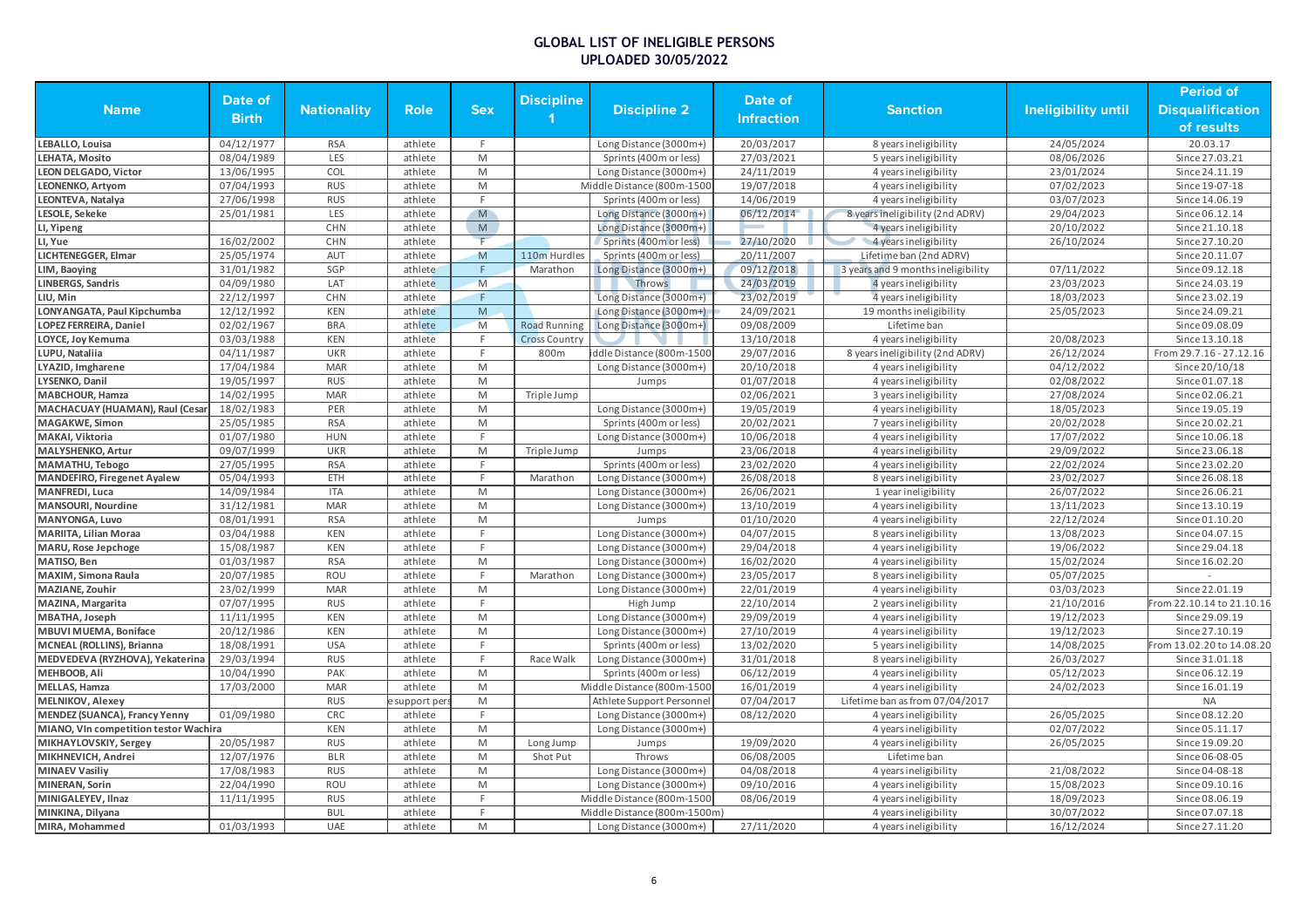|                                       | Date of      |                          |                    |                                                                                                            | <b>Discipline</b> |                            | Date of                  |                                          |                     | <b>Period of</b>                 |
|---------------------------------------|--------------|--------------------------|--------------------|------------------------------------------------------------------------------------------------------------|-------------------|----------------------------|--------------------------|------------------------------------------|---------------------|----------------------------------|
| <b>Name</b>                           | <b>Birth</b> | <b>Nationality</b>       | <b>Role</b>        | <b>Sex</b>                                                                                                 |                   | <b>Discipline 2</b>        | <b>Infraction</b>        | <b>Sanction</b>                          | Ineligibility until | <b>Disqualification</b>          |
|                                       |              |                          |                    |                                                                                                            |                   |                            |                          |                                          |                     | of results                       |
| <b>MLENGA, Retshidisitswe</b>         | 07/02/2000   | <b>RSA</b>               | athlete            | M                                                                                                          |                   | Sprints (400m or less)     | 15/03/2018               | 3 years ineligibility                    | 14/05/2022          | Since 15.03.18                   |
| MOHAMMADI, Mahdi                      | 02/07/1994   | IRI                      | athlete            | M                                                                                                          |                   | Throws                     | 12/04/2021               | 4 years ineligibility                    | 29/05/2025          | Since 12.04.21                   |
| MOHAMMED, Zainab                      | 03/11/2002   | <b>BRN</b>               | athlete            | E                                                                                                          |                   | Sprints (400m or less)     | 19/05/2021               | 4 years ineligibility                    | 19/06/2025          | Since 19.05.21                   |
| MOISEEVA, Arina                       | 02/12/1997   | <b>RUS</b>               | athlete            | E                                                                                                          |                   | Throws                     | 12/01/2019               | 4 years ineligibility                    | 20/03/2023          | Since 12-01-19                   |
| MOKHNEV, Vladimir                     |              | <b>RUS</b>               | support per        | M                                                                                                          |                   | Athlete Support Personnel  | 01/01/2007               | 10 years ineligibility                   | 21/12/2026          | <b>NA</b>                        |
| MONESA, Talimo                        | 08/04/1990   | LES                      | athlete            | M                                                                                                          |                   | Long Distance (3000m+)     | 30/03/2019               | 4 years ineligibility                    | 04/06/2023          | Since 30.03.19                   |
| <b>MOREIRA, Marcelo</b>               | 22/06/1977   | <b>BRA</b>               | athlete            | M                                                                                                          | Shot Put          | Throws                     | 18/04/2009               | Lifetime ban                             |                     | Since 18.04.09                   |
| MOROZOV, Sergey                       | 21/03/1988   | <b>RUS</b>               | athlete            | M                                                                                                          | 20km Walk         | Long Distance (3000m+)     | 25/02/2011               | Lifetime ban (2nd ADRV)                  |                     | Since and including those of 25. |
| <b>MULLINGS, Steve</b>                | 28/11/1982   | <b>JAM</b>               | athlete            | M                                                                                                          | 200 <sub>m</sub>  | Sprints (400m or less)     | 24/06/2011               | Lifetime ban (2nd ADRV)                  |                     | Since 24-06-11                   |
| MUNGUTI, Angela Ndungwa               | 24/12/2001   | <b>KEN</b>               | athlete            | F                                                                                                          |                   | Middle Distance (800m-1500 | 07/10/2018               | 4 years ineligibility                    | 06/10/2022          | Since 07.10.18                   |
| <b>MUNTEAN, Cristina</b>              | 02/05/2003   | <b>MDA</b>               | athlete            | F                                                                                                          |                   | Long Jump                  | 06.02.2021               | 4 years ineligibility                    | 02.03.2025          | Since 06.02.21                   |
| MUSAEV, Zhamalidin                    | 09/05/1992   | KGZ                      | athlete            | M                                                                                                          |                   | Sprints (400m or less)     | 26/07/2018               | 4 years ineligibility                    | 19/09/2022          | Since 26.07.18                   |
| MUTAI, Mikel Kiprotich                | 20/11/1987   | <b>KEN</b>               | athlete            | M                                                                                                          | Marathon          | Long Distance (3000m+)     | 15/12/2019               | 4 years ineligibility                    | 19/03/2024          | Since 15.12.19                   |
| MUTGAA, Racheal                       | 12/12/1988   | <b>KEN</b>               | athlete            | F                                                                                                          |                   | Long Distance (3000m+)     | 16/05/2021               | 3 years ineligibility                    | 02/08/2024          | Since 16.05.21                   |
| MUTLUSOY, Erol                        | 16/06/1976   | <b>TUR</b>               | support per        | $\overline{M}$                                                                                             |                   | Athlete Support Personnel  | 24/05/2014               | Lifetime Ban                             |                     | <b>NA</b>                        |
| NAEEM, Muhammad                       | 18/02/1995   | PAK                      | athlete            | M                                                                                                          |                   | Sprints (400m or less)     | 05/12/2019               | 4 years ineligibility                    | 05/12/2023          | Since 05.12.19                   |
| NAIMOVA, Tezdzhan                     | 01/05/1987   | <b>BUL</b>               | athlete            | E                                                                                                          | 100m Hurdles      | Sprints (400m or less)     | 03/03/2013               | Lifetime ban (2nd ADRV)                  |                     | Since 03-03-13                   |
| NASEF, Ahmed                          | 31/07/1975   | <b>ITA</b>               | athlete            | M                                                                                                          |                   | Long Distance (3000m+)     | 19/05/2018               | 4 years ineligibility                    | 23/08/2024          | Since 19.05.18                   |
| NASER, Salwa Eid                      | 23/05/1998   | <b>BRN</b>               | athlete            |                                                                                                            |                   | Sprints (400m or less)     | 12/03/2019               | 2 years ineligibility                    | 18/02/2023          | From 25.11.19 to 30.06.21        |
| <b>NATHANIEL, Glory Onome</b>         | 23/01/1996   | <b>NGR</b>               | athlete            | E                                                                                                          | 400m Hurdles      | Sprints (400m or less)     | 05/08/2018               | 4 years ineligibility                    | 29/08/2022          | Since 05.08.18                   |
| <b>NEDELCU, Christian Florentin</b>   | 13/02/1997   | <b>ROU</b>               | athlete            | M                                                                                                          |                   | Sprints (400m or less)     | 01/02/2019               | with 4 years added to the original sanct | 31/01/2023          | Since 21.05.17                   |
| NIEDEREDER, Elisabeth                 | 03/10/1985   | AUT                      | athlete            | F                                                                                                          |                   | Middle Distance (800m-1500 | 10/05/2015               | 4 years ineligibility                    | 30/05/2025          | Since 10.05.15                   |
| NIKITENKO, Lyubov (Ivanovna)          |              | KGZ                      | support per        |                                                                                                            |                   | Athlete Support Personnel  | 20/02/2021               | 4 years ineligibility                    | 07/06/2025          | <b>NA</b>                        |
| NIRMLA, Sheoran                       | 15/07/1995   | <b>IND</b>               | athlete            | E                                                                                                          |                   | Sprints (400m or less)     | 15/08/2016               | 4 years ineligibility                    | 28/06/2022          | Since 15.08.16                   |
| NOSKOV, Ivan                          | 16/07/1988   | <b>RUS</b>               | athlete            | $\mathsf{M}% _{T}=\mathsf{M}_{T}\!\left( a,b\right) ,\ \mathsf{M}_{T}=\mathsf{M}_{T}\!\left( a,b\right) ,$ | Race Walk         |                            | 29/01/2015               |                                          |                     | From 29.01.15 to 02.06.15        |
| NOVIKOVA, Sofya                       | 29/06/1999   | <b>RUS</b>               | athlete            | E                                                                                                          |                   | Sprints (400m or less)     | 28/09/2014               | 2 years ineligibility                    | 15/12/2023          | Since 28.09.14                   |
| NOWAK, Barbara                        | 25/07/2000   | POL                      | athlete            |                                                                                                            |                   | Shot Put                   | 26/02/2021               | 4 years ineligibility                    | 21/04/2025          | Since 26.02.21                   |
| <b>ODELE, Tega</b>                    | 06/12/1995   | <b>NGR</b>               | athlete            | M                                                                                                          |                   | Sprints (400m or less)     | 06/04/2019               | 4 years ineligibility                    | 19/05/2023          | Since 06.04.19                   |
| <b>OKAGBARE, Blessing</b>             | 09/10/1988   | <b>NGR</b>               | athlete            | F                                                                                                          |                   | Sprints (400m or less)     | 20/06/2021               | 10 years ineligibility                   | 30/07/2031          | Since 20.06.21                   |
| ONYIA, Josephine                      | 15/07/1986   | ESP                      | athlete            | F                                                                                                          | 100m Hurdles      | Sprints (400m or less)     | 21/08/2015               | Lifetime ban (3rd ADRV)                  |                     | Since 01.08.15                   |
| <b>ORAZKHANULY, Askar</b>             | 15/04/2004   | KAZ                      | athlete            | $\overline{M}$                                                                                             |                   | Throws                     | 17/02/2022               | 2 years ineligibility                    | 23/03/2024          | Since 17.02.22                   |
| ORLOVA, Elena                         |              | <b>RUS</b>               | support per        | E                                                                                                          |                   | Athlete Support Personne   | 17/05/2019               | 6 years ineligibility                    | 20/08/2026          | <b>NA</b>                        |
| ORLOVA, Elena                         |              | <b>RUS</b>               | support per        | F.                                                                                                         |                   | Athlete Support Personne   | 21/11/2019               | 4 years ineligibility                    | 20/11/2023          | <b>NA</b>                        |
| OSPANOVA, Roxana                      | 25/01/1996   | KAZ                      | athlete            | F                                                                                                          |                   | Sprints (400m or less)     | 08/02/2021               | 3 years ineligibility                    | 03/05/2024          | Since 08.02.21                   |
| OUADDOU, Hanane                       | 01/01/1982   | <b>MAR</b>               | athlete            |                                                                                                            | 3000m SC          | Long Distance (3000m+)     | 09/04/2016               | 8 years ineligibility (2nd ADRV)         | 10/05/2024          | Since 09.04.16                   |
| OZEL, Ziya                            |              | <b>TUR</b>               | support per        | M                                                                                                          |                   | Athlete Support Personnel  | 01/11/2014               | Lifetime ban                             |                     | <b>NA</b>                        |
| OZSOY, Fikret                         | 01/01/1965   | <b>TUR</b>               | support per        | M                                                                                                          |                   | Athlete Support Personne   | 01/05/2014               | Lifetime ban                             |                     | <b>NA</b>                        |
| PANNU, Pankaj                         | 20/06/1995   | <b>IND</b>               | athlete            | M                                                                                                          |                   | Long Distance (3000m+)     | 06/03/2020               | 4 years ineligibility                    | 21/04/2024          | Since 06.03.20                   |
| PANTELEYEVA, Marina                   | 16/05/1989   |                          | athlete            |                                                                                                            |                   | Sprints (400m or less)     | 20/06/2015               | 4 years ineligibility                    | 20/05/2024          | From 20.06.15 to 19.06.19        |
| PANWAR, Priyanka                      | 03/04/1988   | <b>IND</b>               | athlete            | E                                                                                                          |                   | Sprints (400m or less)     | 02/07/2017               | 8 years ineligibility                    | 28/07/2024          | From 02.07.16                    |
| PAPAIOANNOU, Anna Ramona              | 15/06/1989   | CYP                      | athlete            | E                                                                                                          |                   | Sprint                     | 14/06/2021               | 3 years ineligibility                    | 12/01/2025          | Since 14.06.21                   |
| PARKIN, Alexander                     |              | <b>RUS</b>               |                    | $\mathsf{M}% _{T}=\mathsf{M}_{T}\!\left( a,b\right) ,\ \mathsf{M}_{T}=\mathsf{M}_{T}\!\left( a,b\right) ,$ |                   | Athlete Support Personnel  | 21/11/2019               | 4 years ineligibility                    | 20/11/2023          | <b>NA</b>                        |
|                                       | 15/01/1969   | <b>UKR</b>               | support per        | E                                                                                                          | Shot Put          |                            | 05/03/2004               | Lifetime ban (2nd ADRV)                  |                     | Since 05.03.04                   |
| PAVLYSH, Vita<br>PECHERINA, Yevgeniya | 09/05/1989   | <b>RUS</b>               | athlete<br>athlete |                                                                                                            | <b>Discus</b>     | Throws<br>Throws           | 23/06/2013               | 10 years ineligibility                   | 23/06/2023          | Since 23-06-13                   |
|                                       |              |                          |                    |                                                                                                            |                   |                            |                          |                                          |                     |                                  |
| PETROV, Aleksandr                     | 09/08/1986   | <b>RUS</b><br><b>UZB</b> | athlete<br>athlete | M<br>M                                                                                                     |                   | Jumps                      | 06/07/2019<br>06/11/2020 | 4 years ineligibility                    | 24/07/2023          | Since 06.07.19                   |
| PETROV, Andrey                        | 13/10/1986   |                          |                    |                                                                                                            |                   | Long Distance (3000m+)     |                          | 3 years ineligibility                    | 24/02/2024          | Since 06.11.20                   |
| PIOLANTI, Raphael                     | 14/11/1967   | FRA                      | support per        | M                                                                                                          |                   | Athlete Support Personnel  |                          | Lifetime Ban                             |                     | <b>NA</b>                        |
| PISCHALNIKOVA, Darya                  | 19/07/1985   | <b>RUS</b>               | athlete            |                                                                                                            | <b>Discus</b>     | Throws                     | 20/05/2012               | 10 years ineligibility (2nd ADRV)        | 01/11/2022          | m 01.05.2011 to 20.05.20         |
| PISKUNOV, Vladyslav                   | 07/06/1978   | <b>UKR</b>               | athlete            | M                                                                                                          | Hammer            | Throws                     | 08/08/2005               | Lifetime ban (2nd ADRV)                  |                     | Since 08.08.05                   |
| PITCHENKO, Artem                      | 21/12/2003   | KGZ                      | athlete            | M                                                                                                          |                   | Sprints (400m or less)     | 10/06/2021               | 2 years ineligibility                    | 09/08/2023          | Since 10.06.21                   |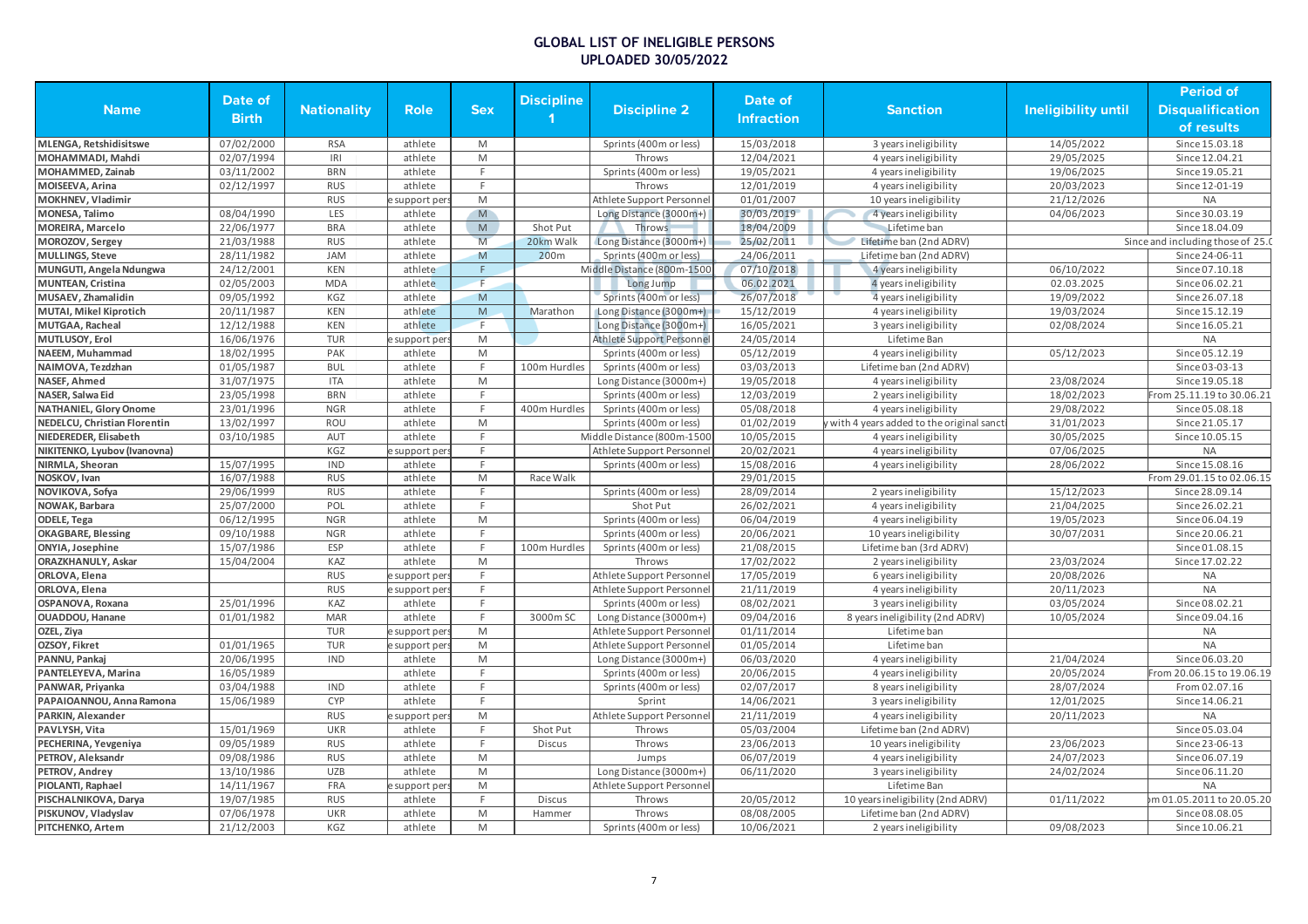|                                   |              |                    |                     |            |                   |                                  |                   |                                             |                            | <b>Period of</b>        |
|-----------------------------------|--------------|--------------------|---------------------|------------|-------------------|----------------------------------|-------------------|---------------------------------------------|----------------------------|-------------------------|
| <b>Name</b>                       | Date of      | <b>Nationality</b> | <b>Role</b>         | <b>Sex</b> | <b>Discipline</b> | <b>Discipline 2</b>              | Date of           | <b>Sanction</b>                             | <b>Ineligibility until</b> | <b>Disqualification</b> |
|                                   | <b>Birth</b> |                    |                     |            |                   |                                  | <b>Infraction</b> |                                             |                            | of results              |
| PIZHANKOVA, Darya                 | 09/01/1990   | <b>UKR</b>         | athlete             | F.         | 100m              | Sprints (400m or less)           | 14/08/2013        | Lifetime ban                                |                            | Since 14-08-13          |
| POLYAKOVA, Natalya                | 09/12/1990   | <b>RUS</b>         | athlete             | F.         |                   | Throws                           | 19/07/2018        | 4 years ineligibility                       | 07/08/2022                 | Since 19.07.18          |
| POLYCHRONIOU, Christos            | 31/03/1972   | GRE                | athlete             | M          | Hammer            | Throws                           | 18/03/2008        | Lifetime ban (2nd ADRV)                     |                            |                         |
| POPKOVA, Natalya                  | 21/09/1988   | <b>RUS</b>         | athlete             | F.         |                   | Middle Distance (800m-1500       | 19/07/2015        | 3 years and 6 months                        | 07/12/2023                 | From 19.07.15-18.01.19  |
| PORTUGALOV, Sergei Nikolaevich    |              |                    | athlete support per | M          |                   | Athlete Support Personnel        | 10/03/2017        | Lifetime ban                                |                            | <b>NA</b>               |
| PRACHI,.                          | 20/12/1996   | <b>IND</b>         | athlete             | M          |                   | Sprints (400m or less)           | 30/12/2019        | 4 years ineligibility                       | 19/02/2024                 | Since 30.12.19          |
| PRIYA, K.                         | 15/06/1997   | <b>IND</b>         | athlete             | F.         |                   | Middle Distance (800m-1500       | 19/05/2019        | 4 years ineligibility                       | 13/06/2023                 | Since 19.05.20          |
| PUJANA GOICOECHEA, Iñaki          | 17/09/1983   | ESP                | athlete             | M          |                   |                                  | 23/02/2016        | 4 years ineligibility                       | 27/09/2025                 | Since 23.02.16          |
| QIAN, Dingbin                     | 12/10/1993   | <b>CHN</b>         | athlete             | M          |                   | Long Distance (3000m+)           | 11/04/2021        | 5 years ineligibility                       | 02/06/2026                 | Since 11.04.21          |
| QUIRINO DE MORAES, Ronaldo        |              | <b>BRA</b>         | support pers        | M          |                   | <b>Athlete Support Personnel</b> |                   | Lifetime ban as from 24.10.16               |                            | <b>NA</b>               |
| RAKHMANOVA, Yulia                 | 25/10/1991   | KAZ                | athlete             |            | 100m              | Sprints (400m or less)           | 21/05/2018        | 4 years ineligibility                       | 14/06/2022                 | Since 21.05.18          |
| RAM PRASAD, Borra                 | 23/06/2000   | <b>IND</b>         | athlete             | M          |                   | Sprints (400m or less)           | 17/08/2019        | 4 years ineligibility                       | 16/08/2023                 | Since 17.08.19          |
| RAMORWA, Galaletsang              | 10/08/1997   | <b>RSA</b>         | athlete             | ${\sf M}$  |                   | Sprints (400m or less)           | 24/11/2021        | 3 years ineligibility                       | 10/01/2025                 | Since 24.11.21          |
| RANA, Tushar                      | 17/01/2003   | IND                | athlete             | M          |                   | Sprints (400m or less)           | 05/08/2019        | 4 years ineligibiity                        | 04/08/2023                 | Since 05.08.19          |
| RBINA (BRINA), Said               | 28/11/1990   | <b>MAR</b>         | athlete             | M          |                   | Long Distance (3000m+)           | 15/04/2018        | 4 years ineligibility                       | 15/07/2022                 | Since 15.04.18          |
|                                   |              | GRE                |                     | F          |                   |                                  |                   |                                             |                            |                         |
| REBOULI (REMPOULI), Ourania       | 16/05/1989   |                    | athlete             | F.         |                   | Long Distance (3000m+)           | 13/10/2018        | 4 years ineligibiity                        | 12/10/2022                 | Since 13.10.18          |
| REGASA (TOLOS), Shume Chaltu      | 13/12/1996   | ETH                | athlete             |            |                   | Middle Distance (800m-1500       | 19/04/2018        | 4 years ineligibility                       | 05/09/2022                 | Since 19.04.18          |
| REN, Xinyue                       | 11/05/2002   | CHN                | athlete             | F.         |                   | Middle Distance (800m-1500       | 02/01/2021        | 4 years ineligibility                       | 23/03/2025                 | Since 02.01.21          |
| REVUELTA GARCIA, Alberto          | 12/09/1974   | <b>ESP</b>         | athlete             | M          |                   | Long Distance (3000m+)           | 21/09/2016        | 4 years ineligibility                       | 26/08/2025                 | Since 21.09.16          |
| <b>REZAEI, Mohammad Abbas</b>     | 05/01/2004   | R                  | athlete             | M          |                   | Long Distance (3000m+)           | 10/07/2021        | 3 years ineligibility                       | 01/10/2024                 | Since 10.07.21          |
| ROFHIWA, Mathidi                  | 24/02/1984   | <b>RSA</b>         | athlete             | M          | Marathon          | Long Distance (3000m+)           | 07/04/2019        | 3 years and 9 months ineligibility          | 09/02/2023                 | Since 07.04.19          |
| ROHIT,.                           | 08/03/2000   | <b>IND</b>         | athlete             | M          | High Jump         | Jumps                            | 17/08/2019        | 4 years ineligibility                       | 28/11/2023                 | Since 17.08.19          |
| ROSSI, Paolo                      | 16/01/1969   | <b>ITA</b>         | athlete             | M          |                   | Long Distance (3000m+)           | 01/09/2019        | 4 years ineligibiity                        | 15/12/2023                 | Since 01.09.19          |
| ROTICH, Abraham Kipchirchir       | 26/09/1993   | <b>BRN</b>         | athlete             | M          |                   | Middle Distance (800m-1500       | 23/05/2021        | 4 years ineligibility                       | 24/07/2025                 | Since 23.05.21          |
| <b>ROTICH, Joan Nancy</b>         | 24/12/1987   | KEN                | athlete             | F.         |                   | Long Distance (3000m+)           | 11/01/2019        | 4 years ineligibility                       | 26/02/2023                 | Since 11.01.19          |
| ROTICH, Willy Kipkemoi            | 20/05/1991   | <b>KEN</b>         | athlete             | M          |                   | Long Distance (3000m+)           | 26/08/2018        | 4 years ineligibility                       | 10/12/2022                 | Since 26.08.18          |
| ROWTHER NAINA, Mohamed Nizar Far  | 28/04/2000   | <b>IND</b>         | athlete             | M          |                   | Sprints (400m or less)           | 05/11/2018        | 4 years ineligibility                       | 06/12/2022                 | Since 05.11.18          |
| RUTTO, Beatrice (Jepkorir)        | 16/03/1985   | <b>KEN</b>         | athlete             | F          |                   | Long Distance (3000m+)           | 21/04/2019        | 6 years ineligibility                       | 04/06/2025                 | Since 21.04.19          |
| RUTTO, Cyrus                      | 21/04/1992   | KEN                | athlete             | M          |                   | Long Distance (3000m+)           | 10/05/2018        | 4 years ineligibility                       | 03/04/2023                 | Since 10.05.18          |
| SADILOVA, Natalya                 | 11/05/1977   | <b>RUS</b>         | athlete             | F.         |                   | Long Distance (3000m+)           | 12/05/2019        | ity with 4 years ineligibility added to the | 26/06/2027                 | Since 12.05.19          |
| SAFIULIN, Ilgizar                 | 09/12/1992   | <b>RUS</b>         | athlete             | M          |                   | Middle Distance (800m-1500       | 31/08/2018        | 4 years ineligibility                       | 04/08/2025                 | Since 31.08.18          |
| SAINI, Ankush                     | 08/12/2000   | <b>IND</b>         | athlete             | M          |                   | Sprints (400m or less)           | 17/08/2019        | 4 years ineligibiity                        | 23/10/2023                 | Since 17.08.2019        |
| <b>SALAZAR, Alberto</b>           | 07/08/1958   | <b>USA</b>         | support per         | M          |                   | Athlete Support Personnel        |                   | 4 years ineligibility                       | 29/09/2023                 | <b>NA</b>               |
| SALOMATINA, Olga                  | 10/08/1992   | <b>RUS</b>         | athlete             | F.         |                   | Sprints (400m or less)           | 17/05/2012        | 2 years ineligibility                       | 19/04/2024                 | From 17.05.12-16.05.14  |
| SANG, Henry Kiprotich             | 07/11/1988   | <b>KEN</b>         | athlete             | M          |                   | Long Distance (3000m+)           | 03/12/2017        | 4 years ineligibility                       | 21/10/2024                 | Since 03.12.17          |
| <b>SANG, Ruicong</b>              | 28/04/2002   | <b>CHN</b>         | athlete             | F          |                   | Sprints (400m or less)           | 20/06/2020        | 4 years ineligibiity                        | 19/06/2024                 | Since 20.06.20          |
| <b>SANJEET</b>                    | 26/01/1995   | <b>IND</b>         | athlete             | M          |                   | Sprints (400m or less)           | 19/09/2018        | 4 years ineligibility                       | 25/09/2022                 | Since 19.09.18          |
| SARKAR, Shipra                    | 10/10/1995   | <b>IND</b>         | athlete             | F.         |                   | Middle Distance (800m-1500       | 06/02/2020        | 4 years ineligibility                       | 28/06/2024                 | Since 06.02.20          |
| SAROUKH, Aicha                    | 07/10/1999   | <b>MAR</b>         | athlete             | F.         |                   | Sprints (400m or less)           | 22/01/2019        | 4 years ineligibility                       | 03/03/2023                 | Since 22-01-19          |
| SASSIOUI. Mounaime                | 20/03/1995   | <b>MAR</b>         | athlete             | M          |                   | Long Distance (3000m+)           | 13/06/2019        | 4 years ineligibility                       | 25/07/2023                 | Since 13.06.19          |
| SATHYA NARAYANA, Kadali Uday Bhas | 18/04/1999   | <b>IND</b>         | athlete             | M          | Triple Jump       | Jumps                            | 09/06/2019        | 4 years ineligibility                       | 25/06/2023                 | Since 09.06.19          |
| SAVIN, Aleksei                    | 29/03/1982   | <b>RUS</b>         | support per         | M          |                   | Athlete Support Personnel        | 07/07/2018        | 4 years ineligibility                       | 02/04/2023                 | <b>NA</b>               |
| SAVINA, Kseniya                   | 04/06/1989   | <b>RUS</b>         | athlete             | F.         | 800m              | iddle Distance (800m-1500        | 16/05/2018        | 12 years ineligibility                      | 05/05/2031                 | Since 06.05.18          |
| SAZAK, Metin                      | 04/02/1973   | <b>TUR</b>         | support per:        | M          |                   | Athlete Support Personnel        | 01/01/2015        | Lifetime ban                                |                            | <b>NA</b>               |
| <b>SBAAI, Youssef</b>             | 02/05/1980   | <b>MAR</b>         | athlete             | M          |                   | Long Distance (3000m+)           | 11/10/2020        | 4 years ineligibility                       | 15/11/2024                 | Since 11.10.20          |
| <b>SCHWAZER, Alex</b>             | 26/12/1984   | <b>ITA</b>         | athlete             | M          | 50km Walk         | Long Distance (3000m+)           | 01/01/2016        | 8 years ineligibility (2nd ADRV)            | 07/07/2024                 | Since 01.01.16          |
| SEDYUK, Nikolay                   | 29/04/1988   | <b>RUS</b>         | athlete             | M          |                   | Discus                           | 05/03/2015        | 4 years ineligibility                       | 03/12/2023                 | Since 05.03.15          |
| SEIFI, Jamileh                    | 05/11/1991   | IRI                | athlete             | F.         |                   | Sprints (400m or less)           | 21/09/2019        | 4 years ineligibility                       | 09/11/2023                 | Since 21.09.19          |
| <b>SENCAN, Kemal</b>              |              | <b>TUR</b>         | e support per       | M          |                   | Athlete Support Personnel        | 01/11/2014        | Lifetime ban from 27/11/2014                |                            | <b>NA</b>               |
| SEPETCI, Davut                    |              | <b>TUR</b>         | e support pers      | M          |                   | Athlete Support Personnel        | 01/11/2014        | Lifetime ban from 27/11/2014                |                            | <b>NA</b>               |
|                                   |              |                    |                     |            |                   |                                  |                   |                                             |                            |                         |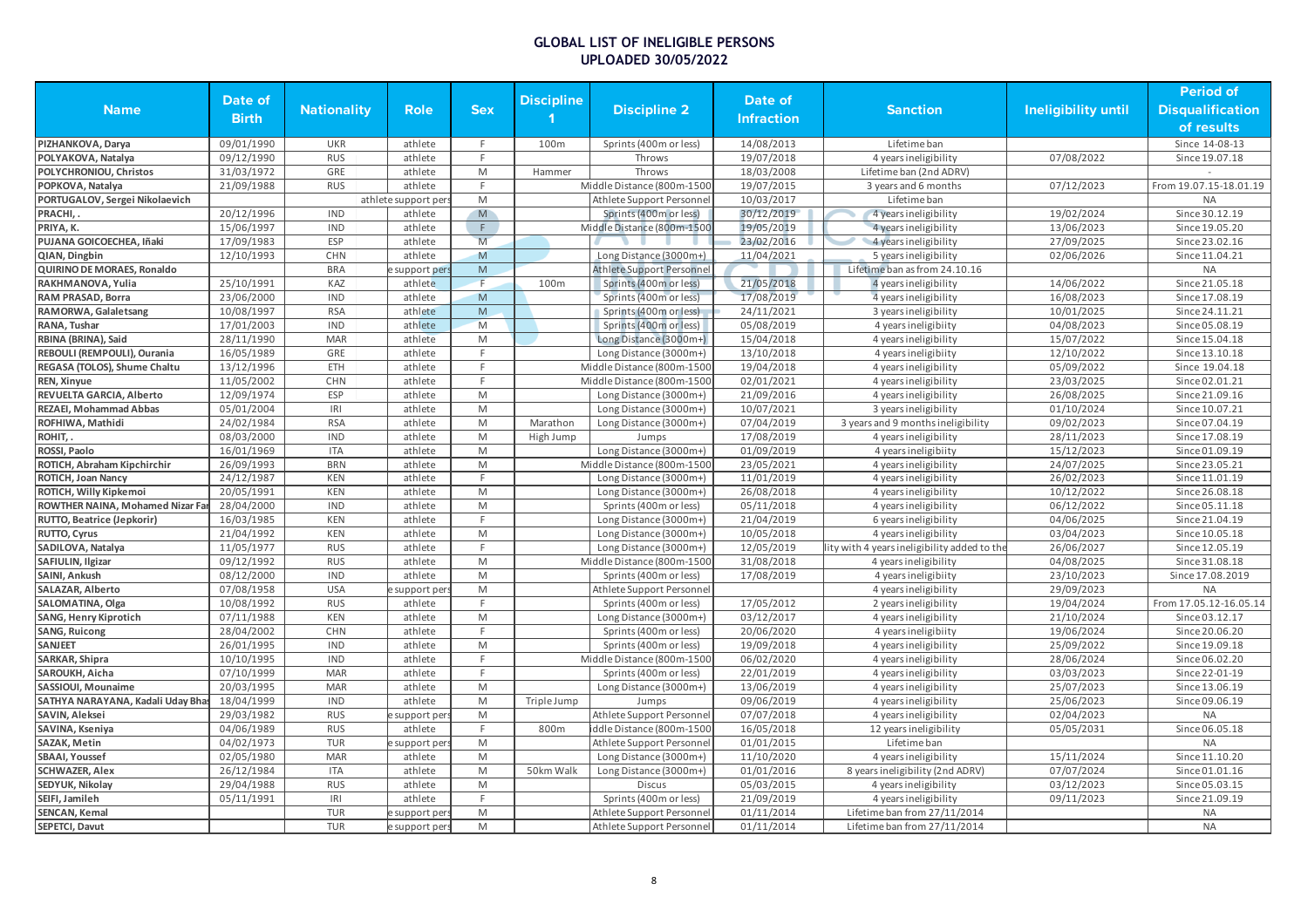| <b>Name</b>                       | Date of<br><b>Birth</b> | <b>Nationality</b>       | <b>Role</b>        | <b>Sex</b>                                                                                                 | <b>Discipline</b> | <b>Discipline 2</b>              | Date of<br><b>Infraction</b> | <b>Sanction</b>                                  | Ineligibility until      | <b>Period of</b><br><b>Disqualification</b><br>of results |
|-----------------------------------|-------------------------|--------------------------|--------------------|------------------------------------------------------------------------------------------------------------|-------------------|----------------------------------|------------------------------|--------------------------------------------------|--------------------------|-----------------------------------------------------------|
| SERDYUK, Olena                    | 14/11/1981              | <b>UKR</b>               | athlete            | F                                                                                                          |                   | Long Distance (3000m+)           | 19/07/2018                   | 8 years ineligibility                            | 09/06/2027               | Since 19.07.18                                            |
| SETHI. Ketki                      | 24/10/1994              | <b>IND</b>               | athlete            | F                                                                                                          | Shot Put          | Throws                           | 16/08/2014                   | 8 years ineligibility                            | 02/09/2022               | e and including that of 16-0                              |
| SEVILHA PAVAO, Viviane Christiane | 10/02/1982              | <b>BRA</b>               | athlete            | E                                                                                                          |                   | Long Distance (3000m+)           | 27/07/2019                   | 4 years ineligibility                            | 11/09/2023               | Since 27.07.19                                            |
| SHARMINA, Ekaterina               | 06/08/1986              | <b>RUS</b>               | athlete            | E                                                                                                          |                   | Middle Distance (800m-1500       | 24/09/2016                   | 4 years ineligibility (2nd ADRV)                 | 07/12/2022               | Since 24.9.16                                             |
| <b>SHCHUS, Elizabeta</b>          | 01/11/1996              | <b>UZB</b>               | athlete            | F.                                                                                                         |                   | Sprints (400m or less)           | 07/05/2019                   | 4 years ineligibility                            | 24/07/2023               | Since 07.05.19                                            |
| SHEKHODANOVA, Natalya             | 29/12/1971              | <b>RUS</b>               | athlete            | F                                                                                                          | 100m Hurdles      | Sprints (400m or less)           | 22/02/2004                   | Lifetime ban                                     |                          |                                                           |
| SHEOKAND, Vikas                   | 26/08/1999              | <b>IND</b>               | athlete            | ${\sf M}$                                                                                                  | 200m              | Sprints (400m or less)           | 13/10/2019                   | 4 years ineligibility                            | 28/11/2023               | Since 13.10.19                                            |
| SHEVNINA, Sophia                  | 31/05/2001              | <b>RUS</b>               | athlete            | F                                                                                                          |                   | Sprints (400m or less)           | 07/01/2021                   | 2 years ineligibility                            | 27/01/2023               | Since 07.01.21                                            |
| SHIELDS, Ryan                     | 12/05/1983              | <b>JAM</b>               | athlete            | M                                                                                                          |                   | Sprints (400m or less)           | 19/09/2020                   | 4 years ineligibility                            | 14/10/2024               | Since 19.09.20                                            |
| SHIRIYEVA, Sabina                 | 08/09/1996              | <b>UZB</b>               | athlete            | F                                                                                                          |                   | Sprints (400m or less)           | 10/06/2019                   | 4 years ineligibility                            | 28/07/2023               | Since 10.06.19                                            |
| <b>SHLYAKHTIN, Dmitry</b>         |                         | <b>RUS</b>               | support per        | M                                                                                                          |                   | <b>Athlete Support Personnel</b> | 21/11/2019                   | 4 years ineligibility                            | 20/11/2023               | <b>NA</b>                                                 |
| SHUKSHINA, Anastasiya             | 23/11/2000              | <b>RUS</b>               | athlete            | M                                                                                                          |                   | Middle Distance (800m-1500       | 18/11/2020                   | 2 years ineligibility                            | 08/12/2022               | Since 18.11.20                                            |
| SHUSTOV, Aleksandr                | 29/06/1984              | <b>RUS</b>               | athlete            | $\mathsf{M}% _{T}=\mathsf{M}_{T}\!\left( a,b\right) ,\ \mathsf{M}_{T}=\mathsf{M}_{T}\!\left( a,b\right) ,$ |                   | High Jump                        | 08/07/2013                   | 4 years ineligibility                            | 04/06/2024               | From 08.07.13 to 07.07.17                                 |
| <b>SIELE, Patrick</b>             | 27/07/1996              | <b>KEN</b>               | athlete            | M                                                                                                          |                   | Long Distance (3000m+)           | 18/12/2019                   | 3 years & 6 months ineligibility                 | 15/09/2023               | Since 18.12.19                                            |
| <b>SIETINS, Kristaps</b>          | 13/03/1993              | LAT                      | athlete            | M                                                                                                          |                   | Sprints (400m or less)           | 16/07/2019                   | 4 years ineligibility                            | 15/07/2023               | Since 16.07.19                                            |
| SILNOV, Andrey                    | 09/09/1984              | <b>RUS</b>               | athlete            | M                                                                                                          | High Jump         |                                  | 08/07/2013                   | 4 years ineligibility                            | 06/04/2025               | Since 08.07.13                                            |
| SINGH, Anmol                      | 12/04/2000              | <b>IND</b>               | athlete            | M                                                                                                          |                   | Sprints (400m or less)           | 13/01/2019                   | 4 years ineligibility                            | 11/04/2023               | Since 13.01.19                                            |
| SINGH, Arshdeep                   | 08/01/1998              | <b>IND</b>               | athlete            | $\mathsf{M}% _{T}=\mathsf{M}_{T}\!\left( a,b\right) ,\ \mathsf{M}_{T}=\mathsf{M}_{T}\!\left( a,b\right) ,$ | 400m              | Sprints (400m or less)           | 26/09/2018                   | 4 years ineligibility                            | 25/09/2022               | Since 26.09.18                                            |
| SINGH, Baldeep                    | 01/06/1998              | <b>IND</b>               | athlete            | M                                                                                                          | Hammer            |                                  | 21/02/2020                   | 4 years ineligibility                            | 21/02/2024               | Since 21.02.20                                            |
| SINGH, Baljinder                  | 23/07/1989              | <b>IND</b>               | athlete            | M                                                                                                          | <b>Discus</b>     | Throws                           | 28/06/2018                   | 4 years ineligibility                            | 27/06/2022               | Since 28.06.18                                            |
| SINGH, Dharmbir                   | 10/12/1990              | <b>IND</b>               | athlete            | M                                                                                                          |                   | Sprints (400m or less)           | 02/07/2016                   | 8 years ineligibility (2nd ADRV)                 | 28/07/2024               | Since 02.07.16                                            |
| SINGH, Gunjan                     |                         | <b>IND</b>               | athlete            | F.                                                                                                         | Hammer            | Throws                           |                              | 4 years ineligibility                            | 30/01/2023               | Since 18.08.18                                            |
| SINGH, Gurmeet                    | 15/03/1994              | <b>IND</b>               | athlete            | M                                                                                                          |                   | Hammer                           | 19/03/2021                   |                                                  | 31/05/2029               | Since 19.03.21                                            |
| SINGH, Gurpreet                   | 19/05/1996              | <b>IND</b>               |                    | M                                                                                                          |                   | Shot Put, Discus                 | 26/06/2021                   | 8 years ineligibility                            | 03/08/2025               |                                                           |
| SINGH, Harvendra                  | 02/10/1991              | <b>IND</b>               | athlete<br>athlete | M                                                                                                          | Hammer            | Throws                           | 29/04/2014                   | 4 years ineligibility                            | 02/06/2022               | Since 26.06.21<br>Since 29.04.14                          |
| SINGH, Jitinder                   | 05/04/1991              | <b>IND</b>               | athlete            | M                                                                                                          |                   |                                  | 21/10/2010                   | 8 years ineligibility<br>Lifetime ban (2nd ADRV) |                          | Since 21.10.10                                            |
|                                   | 08/08/1990              | <b>IND</b>               | athlete            | M                                                                                                          | 800m              |                                  | 19/05/2019                   |                                                  | 18/05/2023               | Since 19.05.19                                            |
| SINGH, Karan                      | 11/11/1993              | <b>IND</b>               | athlete            | M                                                                                                          |                   | iddle Distance (800m-1500        | 24/05/2019                   | 4 years ineligibility                            | 13/06/2023               | Since 24.05.19                                            |
| SINGH, Paramjit                   | 12/07/1997              | <b>IND</b>               |                    | M                                                                                                          |                   | Shot Put, Discus                 | 06/01/2020                   | 4 years ineligibility                            | 05/01/2024               | Since 06.01.20                                            |
| SINGH, Prabhkirpa                 |                         | <b>IND</b>               | athlete<br>athlete | M                                                                                                          | Shot Put          | Javelin                          |                              | 4 years ineligibility                            | 22/07/2025               | Since 30.04.21                                            |
| SINGH, Rajender                   | 05/04/1989              |                          |                    | F                                                                                                          |                   |                                  | 30/04/2021                   | 4 years ineligibility                            |                          |                                                           |
| SINGH, Rakhi                      | 25/07/2001              | <b>IND</b><br><b>IND</b> | athlete            | $\mathsf{M}% _{T}=\mathsf{M}_{T}\!\left( a,b\right) ,\ \mathsf{M}_{T}=\mathsf{M}_{T}\!\left( a,b\right) ,$ |                   | Middle Distance (800m-1500       | 04/11/2019                   | 4 years ineligibility                            | 14/01/2024<br>10/03/2025 | Since 04.11.19                                            |
| SINGH, Vishvendra                 | 10/07/2002              |                          | athlete            | F                                                                                                          |                   | Race wallk                       | 14/02/2021                   | 4 years ineligibility                            | 09/09/2025               | Since 14.02.21<br><b>NA</b>                               |
| SIZMAZ, Mehtap                    | 16/11/1978              | <b>TUR</b>               | support per        |                                                                                                            |                   | Athlete Support Personne         |                              | 8 years ineligibility                            |                          |                                                           |
| <b>SKAFIDAS, George</b>           |                         | GRE                      | e support per:     | M<br>E                                                                                                     |                   | Athlete Support Personnel        | 01/01/2011                   | Lifetime ban                                     |                          | <b>NA</b>                                                 |
| SNGH, Jyoti                       | 22/10/1996              | <b>IND</b>               | athlete            | E                                                                                                          |                   | Long Distance (3000m+)           | 24/02/2019                   | 4 years ineligibility                            | 13/05/2023               | Since 24.02.19                                            |
| SOBOLEVA, Yelena                  | 03/10/1982              | <b>RUS</b>               | athlete            |                                                                                                            |                   | Middle Distance (800m-1500       | 23/06/2013                   | 8 years ineligibility                            | 14/12/2024               | Since 23.06.13                                            |
| SOLOMOV, Shokhrukh                | 03/11/1998              | <b>UZB</b>               | athlete            | M<br>F                                                                                                     | Race Walk         |                                  | 21/12/2020                   | 3 years ineligibility                            | 24/02/2024               | Since 21.12.20                                            |
| SONG, Jiani<br>SONU               |                         | CHN<br><b>IND</b>        | athlete            | M                                                                                                          | 110m Hurdles      | Sprints (400m or less)           | 21/07/2019                   | 4 years ineligibility                            | 19/09/2022               | Since 20.09.18<br>Since 21.07.19                          |
|                                   |                         | <b>MAR</b>               | athlete            | M                                                                                                          |                   |                                  |                              | 4 years ineligibility                            | 23/09/2023               |                                                           |
| SSALHI, Soufiane                  |                         |                          | athlete            | F                                                                                                          |                   | Middle Distance (800m-1500m)     |                              | 4 years ineligibility                            | 14/08/2022               | Since 24.06.18                                            |
| STANKEVICH, Lyudmila Grigorevna   |                         | <b>UKR</b>               | support per        |                                                                                                            |                   | Athlete Support Personne         | 22/06/2018                   | 4 years ineligibility                            | 16/11/2022               | <b>NA</b>                                                 |
| STEPANOVA, Aleksandra             | 14/11/1994              | <b>RUS</b>               | athlete            | F                                                                                                          |                   | Sprints (400m or less)           | 15/11/2018                   | 4 years ineligibility                            | 05/05/2023               | Since 15.11.18                                            |
| <b>STEWART, Raymond</b>           | 18/03/1965              | <b>USA</b>               | support per        | M                                                                                                          |                   | Athlete Support Personne         | 01/01/2004                   | Lifetime ban                                     |                          | <b>NA</b>                                                 |
| STOYANOVA, Radostina              | 28/04/1995              | <b>BUL</b>               | athlete            | E                                                                                                          |                   | Sprints (400m or less)           | 04/08/2018                   | 4 years ineligibility                            | 29/08/2022               | Since 04-08-18                                            |
| SU, Guanzhong                     | 26/01/1999              | <b>CHN</b>               | athlete            | M                                                                                                          |                   | Throws                           | 12/01/2019                   | 4 years ineligibility                            | 20/02/2023               | Since 12.01.19                                            |
| SU, Xueting                       | 24/03/1997              | CHN                      | athlete            | F                                                                                                          |                   | Long Distance (3000m+)           | 19/11/2017                   | 8 years ineligibility                            | 02/06/2026               | Since 19.11.17                                            |
| <b>SUKHAREV, Kirill</b>           | 24/05/1992              | <b>RUS</b>               | athlete            | M                                                                                                          |                   | Long Distance (3000m+)           | 04/07/2013                   |                                                  |                          | From 04.07.13 to 14.07.14                                 |
| SUMGONG, Jemima Jelagat           | 21/12/1984              | <b>KEN</b>               | athlete            | E                                                                                                          | Marathon          | Long Distance (3000m+)           | 28/02/2017                   | 8 years ineligibility                            | 16/01/2027               | Since 28.02.17                                            |
| SUN, Qinghe                       |                         | <b>CHN</b>               | support per        | $\mathsf{M}% _{T}=\mathsf{M}_{T}\!\left( a,b\right) ,\ \mathsf{M}_{T}=\mathsf{M}_{T}\!\left( a,b\right) ,$ |                   | Athlete Support Personne         | 09/05/2017                   | Lifetime ban as from 23/10/17                    |                          | <b>NA</b>                                                 |
| SUN, Shuai                        | 20/01/1996              | <b>CHN</b>               | athlete            | M                                                                                                          |                   | Throws                           | 18/10/2020                   | 4 years ineligibility                            | 23/12/2024               | Since 18.10.20                                            |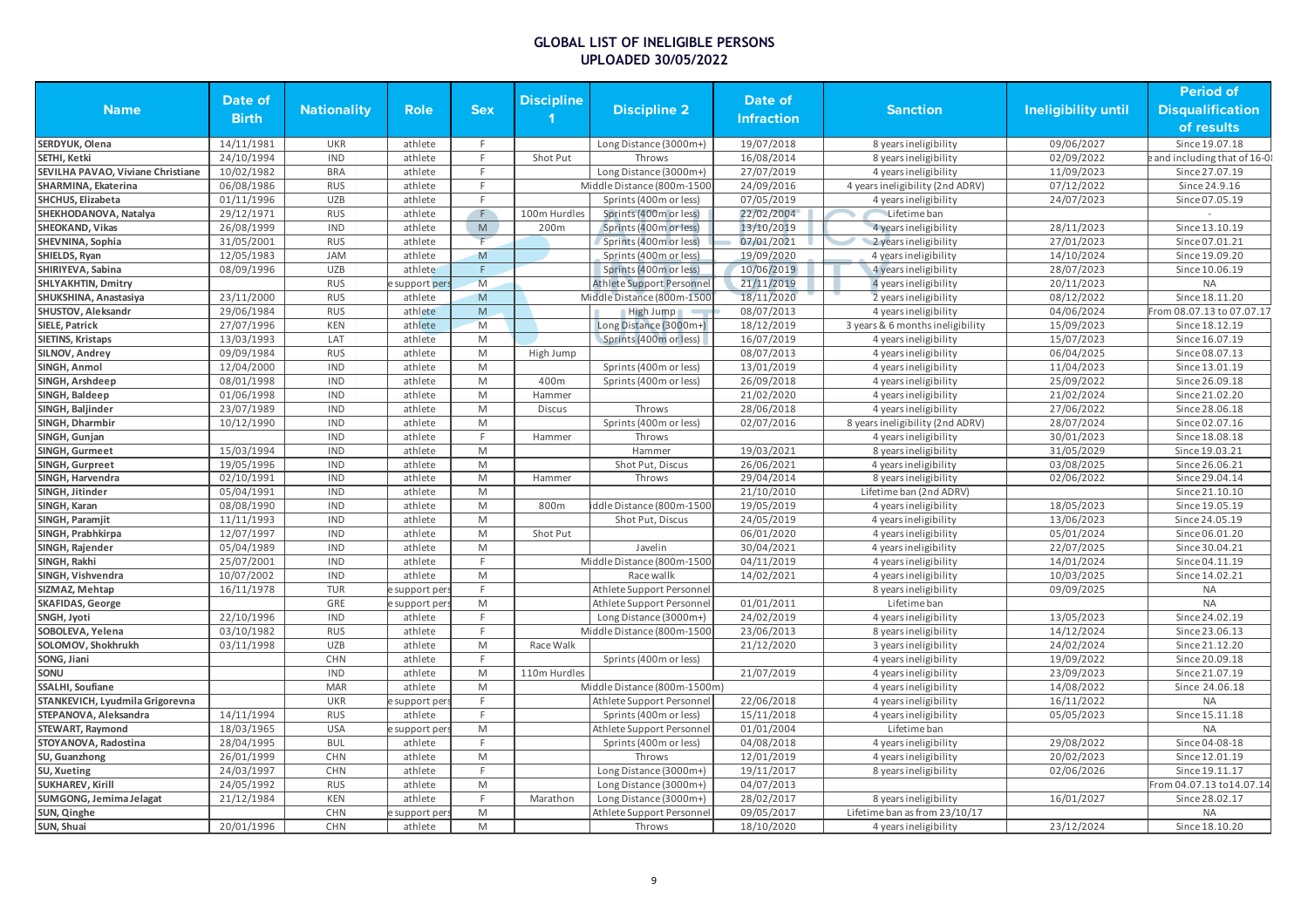|                                         |                          |                          |                |                                                                                                            |                   |                            |                          |                                              |                     | <b>Period of</b>                  |
|-----------------------------------------|--------------------------|--------------------------|----------------|------------------------------------------------------------------------------------------------------------|-------------------|----------------------------|--------------------------|----------------------------------------------|---------------------|-----------------------------------|
| <b>Name</b>                             | Date of                  | <b>Nationality</b>       | Role           | <b>Sex</b>                                                                                                 | <b>Discipline</b> | <b>Discipline 2</b>        | Date of                  | <b>Sanction</b>                              | Ineligibility until | <b>Disqualification</b>           |
|                                         | <b>Birth</b>             |                          |                |                                                                                                            |                   |                            | <b>Infraction</b>        |                                              |                     | of results                        |
|                                         |                          |                          |                |                                                                                                            |                   |                            |                          |                                              |                     |                                   |
| SUNIL, Vishwakarma<br>SVIRIDOVA, Olesya | 05/07/1998<br>28/10/1989 | <b>IND</b><br><b>RUS</b> | athlete        | M<br>F                                                                                                     |                   | Race wallk                 | 13/02/2021<br>23/10/2015 | 4 years ineligibility                        | 10/03/2025          | Since 13.02.21<br>Since 23.10.15  |
|                                         |                          | <b>RUS</b>               | athlete        | E                                                                                                          | Shot Put          | Throws                     |                          | 8 years ineligibility                        | 13/06/2024          | Since 27.11.15                    |
| SYREVA, Olesya                          | 25/11/1983               |                          | athlete        | E                                                                                                          |                   | Middle Distance (800m-1500 | 27/11/2015               | 8 years ineligibility                        | 10/01/2024          |                                   |
| <b>TAHIR (DADISO), Kuftu</b>            | 13/10/1995               | ETH                      | athlete        |                                                                                                            |                   | Long Distance (3000m+)     | 11/04/2021               | 18 months ineligibility                      | 19/11/2022          | Since 11.04.21                    |
| TALAM, Purity Jerono                    | 18/10/1989               | <b>KEN</b>               | athlete        | F                                                                                                          |                   | Long Distance (3000m+)     | 19/11/2017               | lity with 4 years ineligibility added to the | 11/02/2026          | Since 19.11.17                    |
| <b>TAPLIN, Bralon</b>                   | 08/05/1992               | GRN                      | athlete        | M                                                                                                          |                   | Sprints (400m or less)     | 13/04/2019               | 7 years ineligibility                        | 28/09/2026          | Since 13.04.19                    |
| TCHERNOVA, Lada                         | 01/01/1970               | <b>RUS</b>               | athlete        | $\mathsf F$                                                                                                | Javelin           | Throws                     | 29/02/2012               | Lifetime ban as from 12.03.12                |                     | Since and including that of 29.0. |
| <b>TEICHTMEISTER, Jurgen</b>            |                          | AUT                      | athlete        | M                                                                                                          |                   | Long Distance (3000m+)     | 28/04/2016               | 4 years ineligibility                        | 20/07/2023          | Since 28.04.16                    |
| <b>TERER, Patrick Kipyegon</b>          | 06/07/1989               | <b>KEN</b>               | athlete        | M                                                                                                          |                   | Long Distance (3000m+)     | 20/10/2019               | 4 years ineligibility                        | 23/02/2024          | Since 20.10.19                    |
| TERESHKOVA (TSYKUNOVA), Olga            | 26/10/1984               | KAZ                      | athlete        | E                                                                                                          | 400m              | Sprints (400m or less)     | 19/03/2014               | Lifetime ban                                 |                     | Since 19.03.14                    |
| <b>THANDAZA, Zwane</b>                  | 01/12/1992               | SWZ                      | athlete        | M                                                                                                          |                   | Sprints (400m or less)     | 25/05/2019               | 4 years ineligibility                        | 16/07/2023          | Since 25.05.19                    |
| TIMOFEEVA, Aleksandra                   | 04/02/1996               | <b>RUS</b>               | athlete        | F                                                                                                          |                   | Sprints (400m or less)     | 07/01/2021               | 4 years ineligibiity                         | 29/03/2025          | Since 07.01.21                    |
| <b>TODORAN, Paula (Claudia)</b>         | 09/06/1985               | <b>ROU</b>               | athlete        | F                                                                                                          |                   | Long Distance (3000m+)     | 01/09/2019               | 4 years ineligibility                        | 31/08/2023          | Since 01.09.19                    |
| TONETTI, Gianluca                       |                          | <b>ITA</b>               | athlete        | M                                                                                                          |                   | Long Distance (3000m+)     |                          | 4 years ineligibility                        | 04/09/2022          | Since 15.04.18                    |
| <b>TOOTSE, Libonto</b>                  | 20/10/1983               | LES                      | athlete        | M                                                                                                          |                   | Long Distance (3000m+)     | 30/03/2019               | 4 years ineligibility                        | 04/06/2023          | Since 30.03.19                    |
| TSEGU, Berehanu                         | 30/09/1999               | ETH                      | athlete        | M                                                                                                          |                   | Long Distance (3000m+)     | 15/09/2019               | 4 years ineligibility                        | 14/09/2023          | Since 15/09/19                    |
| <b>UCHMAN, Bartłomiej</b>               | 25/09/1999               | POL                      | athlete        | M                                                                                                          |                   | Shot Put                   | 06/07/2021               | 4 years ineligibility                        | 02/08/2025          | Since 06.07.21                    |
| <b>UCHMAN, Bartłomiej</b>               | 25/09/1999               | POL                      | athlete        | M                                                                                                          |                   | Shot put                   | 06/07/2021               | 4 years ineligibility                        | 02/08/2025          | Since 06.07.21                    |
| UDDIN, Alim                             | 03/04/2000               | <b>IND</b>               | athlete        | M                                                                                                          | Hammer            |                            | 21/02/2020               | 4 years ineligibility                        | 20/02/2024          | Since 21.02.20                    |
| ULIZHOV, Vadim                          | 18/12/1977               | <b>RUS</b>               | athlete        | M                                                                                                          |                   | Long Distance (3000m+)     | 07/01/2020               | 4 years ineligibility                        | 03/02/2024          | Since 07.01.20                    |
| ULLAH, Sami                             | 20/03/1992               | PAK                      | athlete        | $\mathsf{M}% _{T}=\mathsf{M}_{T}\!\left( a,b\right) ,\ \mathsf{M}_{T}=\mathsf{M}_{T}\!\left( a,b\right) ,$ |                   | Sprints (400m or less)     | 03/12/2019               | 4 years ineligibility                        | 02/12/2023          | Since 03.12.19                    |
| USHAKOVA, Lyubov                        | 20/09/1997               | KAZ                      | athlete        | F                                                                                                          |                   | Sprints (400m or less)     | 17/01/2020               | 4 years ineligibility                        | 18/02/2024          | Since 17.01.20                    |
| <b>VARANTSOU, Andrei</b>                | 24/07/1975               | <b>BLR</b>               | athlete        | M                                                                                                          | Hammer            | Throws                     | 09/10/2013               | Lifetime ban                                 |                     | Since and including that of 09.1  |
| <b>VASILACHI, Carolina</b>              | 10/02/2002               | <b>MDA</b>               | athlete        | $\mathsf{F}$                                                                                               |                   | Javelin                    | 05/06/2021               | 2 years ineligibility                        | 09/07/2023          | Since 05.06.21                    |
| VEDEHIN, Nikolai                        | 09/10/1985               | EST                      | athlete        | M                                                                                                          | 3000m             | Long Distance (3000m+)     | 24/06/2016               | 8 years ineligibility                        | 22/03/2025          |                                   |
| <b>VEJS-ABOLINS, Kristaps</b>           | 06/11/1992               | LAT                      | athlete        | M                                                                                                          |                   | Long Distance (3000m+)     | 16/09/2018               | 4 years ineligibility                        | 15/10/2022          | Since 16.09.18                    |
| <b>VELLAYATTHEVAN, Velu</b>             | 05/06/1995               | <b>IND</b>               | athlete        | M                                                                                                          |                   | Middle Distance (800m-1500 | 05/07/2019               | 4 years ineligibiity                         | 16/02/2024          | Since 05.07.19                    |
| <b>VILIMEK, Tomas</b>                   | 10/03/1998               | CZE                      | athlete        | M                                                                                                          |                   | Throws                     | 09/08/2020               | 4 years ineligibility                        | 31/08/2024          | Since 09.08.20                    |
| VITOVSHCHYK, Vasylyna                   | 30/04/1990               | <b>UKR</b>               | athlete        | E                                                                                                          | Race Walk         |                            | 02/08/2018               | 4 years ineligibility                        | 01/08/2022          | Since 02.08.18                    |
| <b>VIVIERS, Innis</b>                   |                          | <b>RSA</b>               | athlete        | M                                                                                                          |                   |                            | 11/02/2005               | Lifetime ban (2nd ADRV)                      |                     |                                   |
| <b>VRUCHINSKIY, Pavel</b>               | 07/04/1992               | <b>RUS</b>               | athlete        | M                                                                                                          |                   | Sprints (400m or less)     | 04/04/2019               | 4 years ineligibility                        | 18/04/2023          | Since 04-04-19                    |
| WANG, Jiali                             | 01/02/1986               | CHN                      | athlete        | E                                                                                                          |                   | Long Distance (3000m+)     | 09/08/2017               | 8 years ineligibility (2nd ADRV)             | 30/08/2025          | Since 09.08.17                    |
| WANG, Kaili                             | 23/12/1996               | CHN                      | athlete        | F                                                                                                          |                   | Long Distance (3000m+)     | 26/08/2021               | 2 years ineligibility                        | 18/09/2023          | Since 26.08.21                    |
| WANG, Ya                                | 27/09/2001               | <b>CHN</b>               | athlete        | F                                                                                                          |                   | Sprints (400m or less)     | 12/07/2020               | 4 years ineligibiity                         | 11/07/2024          | Since 12.07.20                    |
| WANJIRU, Daniel Kinyua                  | 26/05/1992               | <b>KEN</b>               | athlete        | $\mathsf{M}% _{T}=\mathsf{M}_{T}\!\left( a,b\right) ,\ \mathsf{M}_{T}=\mathsf{M}_{T}\!\left( a,b\right) ,$ |                   | Long Distance (3000m+)     | 09/03/2019               | 4 years ineligibility                        | 08/12/2023          | Since 09.03.19                    |
| WEDAGEDARA, W.G.N.S.K. (Kumara)         | 04/09/1989               | SRI                      | athlete        | M                                                                                                          |                   | Middle Distance (800m-1500 | 24/02/2019               | 4 years ineligibility                        | 23/02/2023          | Since 24.02.19                    |
| <b>WODAJ ETAFERAHU, Temesgen</b>        | 05/08/1989               | ETH                      | athlete        | E                                                                                                          |                   | Long Distance (3000m+)     | 20/10/2019               | 12 years ineligibility                       | 19/11/2031          | Since 20.10.19                    |
| WU, Shuijiao                            |                          | CHN                      | athlete        | F                                                                                                          |                   | Sprints (400m or less)     |                          | 4 years ineligibility                        | 30/07/2022          | Since 07.06.18                    |
| XIE, Yuyao                              |                          | <b>CHN</b>               | athlete        | E                                                                                                          |                   | Sprints (400m or less)     |                          | 4 years ineligibility                        | 29/09/2022          | Since 23.08.18                    |
| XU, Wenhao                              | 06/11/2001               | CHN                      | athlete        | M                                                                                                          |                   | Long Distance (3000m+)     | 15/10/2018               | 4 years ineligibility                        | 17/10/2022          | Since 15-10-18                    |
| YADAV, Dharmaraj                        | 26/01/1991               | <b>IND</b>               | athlete        | M                                                                                                          |                   | Throws                     | 27/06/2021               | 4 years ineligibility                        | 03/08/2025          | Since 27.06.21                    |
| YANG, Yaodong                           |                          | CHN                      | athlete        | $\mathsf{M}% _{T}=\mathsf{M}_{T}\!\left( a,b\right) ,\ \mathsf{M}_{T}=\mathsf{M}_{T}\!\left( a,b\right) ,$ |                   | Sprints (400m or less)     |                          | 4 years ineligibility                        | 12/09/2022          | Since 19.08.18                    |
| YARYGINA, Yelizaveta                    | 20/09/1996               | <b>RUS</b>               | athlete        | F.                                                                                                         |                   | Sprints (400m or less)     | 26/06/2021               | 3 years ineligibility                        | 29/07/2024          | Since 26.06.21                    |
| YATOR, Vincent Kipsegechi               | 11/07/1989               | <b>KEN</b>               | athlete        | M                                                                                                          |                   | Long Distance (3000m+)     | 10/04/2019               | 4 years ineligibility                        | 30/09/2023          | Since 10.04.19                    |
| <b>YETIS, Riza</b>                      |                          | <b>TUR</b>               | athlete        | M                                                                                                          |                   |                            | 01/11/2014               | Lifetime ban from 27/11/2014                 |                     |                                   |
| YOUNG, Jerome                           | 14/08/1976               | <b>USA</b>               | athlete        | M                                                                                                          | 400m              | Sprints (400m or less)     | 23/07/2004               | Lifetime ban (2nd ADRV)                      |                     | Since 23.07-04                    |
| YUKESH, G                               | 13/08/1997               | <b>IND</b>               | athlete        | M                                                                                                          |                   | Sprints (400m or less)     | 08/01/2020               | 4 years ineligibility                        | 19/03/2024          | Since 08.01.20                    |
| ZEMLYAK, Olha                           | 16/01/1990               | <b>UKR</b>               | athlete        | E                                                                                                          | 200m              | Sprints (400m or less)     | 05/07/2016               | 8 years ineligibility                        | 04/07/2024          | Since 05.07.16                    |
| ZHANG, Lin                              | 11/11/1993               | CHN                      | athlete        | M                                                                                                          | Race Walk         |                            | 21/05/2017               | 8 years ineligibility                        | 03/12/2027          | Since 21.05.17                    |
| ZHANG, Shouku                           | 19/05/1977               | <b>CHN</b>               | e support pers | M                                                                                                          |                   |                            | 05/09/2020               | Lifetime ineligibility                       |                     |                                   |
|                                         |                          |                          |                |                                                                                                            |                   |                            |                          |                                              |                     |                                   |